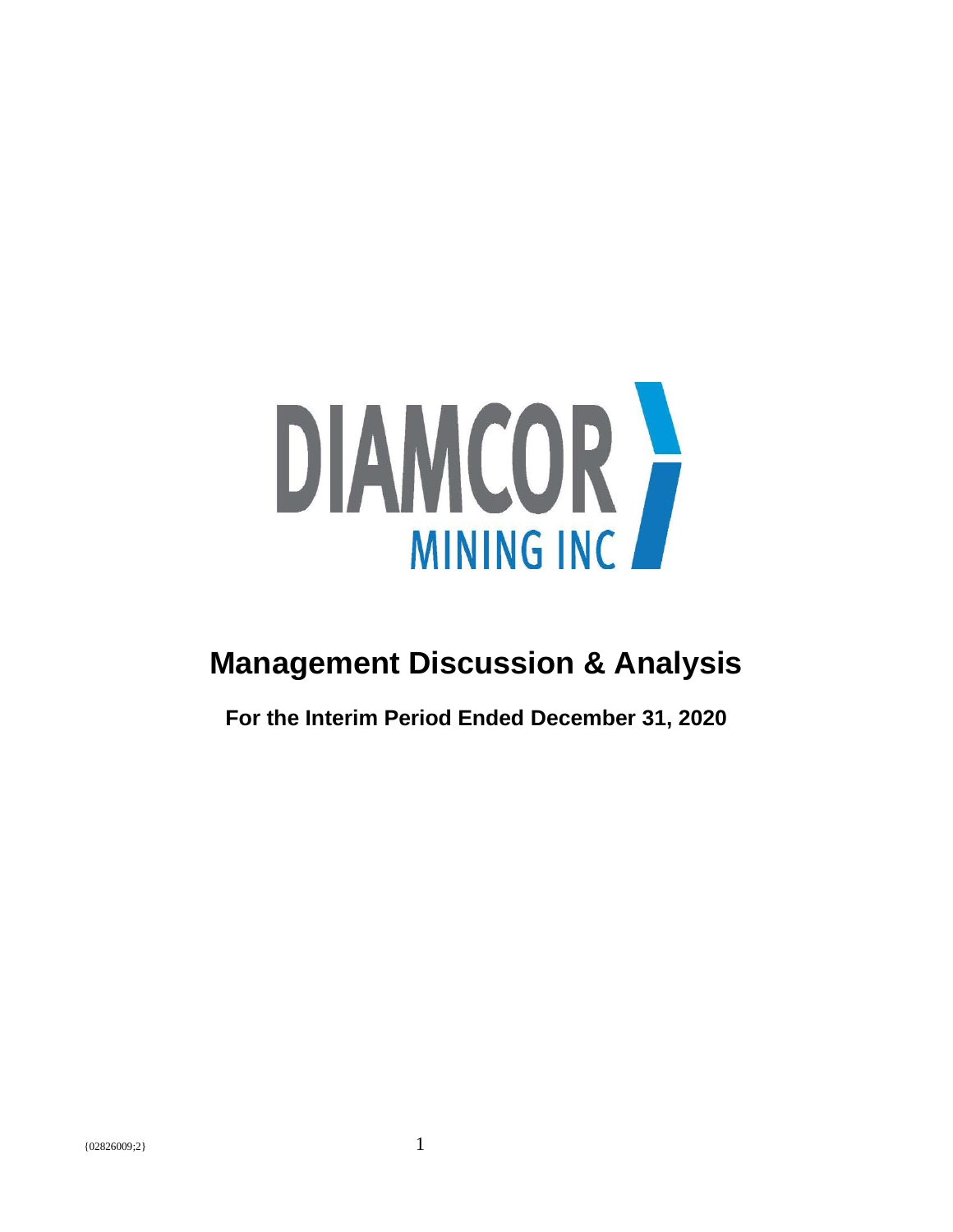# **DIAMCOR MINING INC.**

**MANAGEMENT'S DISCUSSION AND ANALYSIS**

# **FOR THE INTERIM PERIOD ENDED December 31, 2020**

Management's discussion and analysis ("MD&A") focuses on significant factors and the operating results and financial position of Diamcor Mining Inc. ("Diamcor" or the "Company") and its subsidiaries. To better understand the MD&A, it should be read in conjunction with the interim unaudited consolidated financial statements and notes thereto for the nine-month interim period ended December 31, 2020, and the MD&A and unaudited consolidated financial statements for the nine-month interim period ended December 31, 2019. The effective date of this MD&A is March 1, 2021.

The unaudited consolidated financial statements for the interim period ended December 31, 2020 have been prepared in accordance with International Financial Reporting Standards ("IFRS"). Unless otherwise specified, all financial information is presented in Canadian dollars.

Some of the statements in this MD&A are forward-looking statements that are subject to risk factors set out in the cautionary notes contained herein.

Additional information about the Company and its business activities is available on SEDAR at [www.sedar.com](http://www.sedar.com/) and on the Company's website at [www.diamcormining.com.](http://www.diamcormining.com/)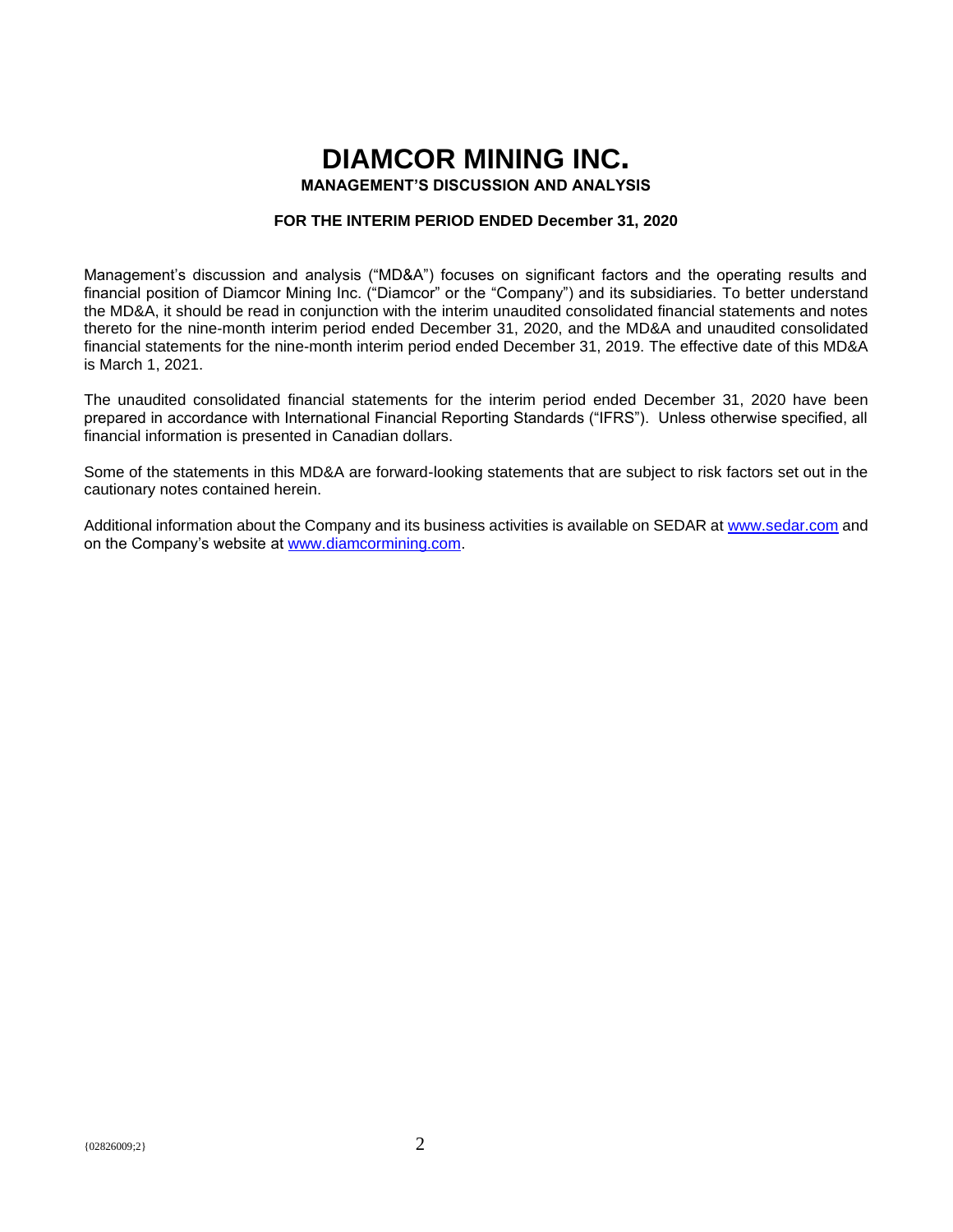# **RECENT AND Q3 2020 HIGHLIGHTS**

- With the continuation of the COVID-19 global pandemic, the Company's Q3 focus remained on maintaining reduced costs, operational planning for the resumption of operations, and continued strengthening of the core operational management team.
- Due to the continued limitations on operations during Q3 associated with the COVID-19 global pandemic, the Company tendered and sold 666.17 carats of rough diamonds recovered from previous tailings retreatment exercises, generating revenue of (USD) \$79,000, for an average of (USD) \$118.49 per carat.
- In total, ongoing trial mining exercises at the Company's Krone-Endora at Venetia project from inception thru December 31, 2020 have resulted in the incidental recovery, tender, and sale of 157,298 carats of rough diamonds generating revenue of (USD) \$26,053,950, resulting in an average of (USD) \$165.63 per carat.
- The Company announced a convertible loan financing, the closing of a first tranche, and the extension of this convertible loan financing on September 29, 2020, October 20, 2020, and November 16, 2020 respectively. The Company announced the closing of a second tranche on December 21, 2020.
- The negotiated and agreed upon suspension of equipment payments to Caterpillar finance continued in October and November of Q3, and resumed in conjunction with the resumption of operations in December 2020.
- Significant reductions to salary and wages expenses, variable operational costs, and historical fixed costs continued in Q3 due to the suspension of operations after the Government of South Africa mandated COVID-19 shutdown. Interest expense increased primarily because of the acquisition of certain mining equipment completed in February and March 2020 prior to this shutdown.
- A net loss of \$1,417,881 was recorded for the 3 months ended December 31, 2020, resulting in a \$0.02 per share loss. (\$0.02 – 2019). By December of 2020, the Government of South Africa had further reduced some of the restrictions of the mandated COVID-19 shutdown, and with due consideration to maintaining reduced costs and exercising caution given the uncertain nature of the COVID-19 global pandemic, the Company resumed operations on an appropriate limited scale.
- The Company had 65,311,488 common shares issued and outstanding as at December 31, 2020 and has authorized capital of an unlimited number of shares.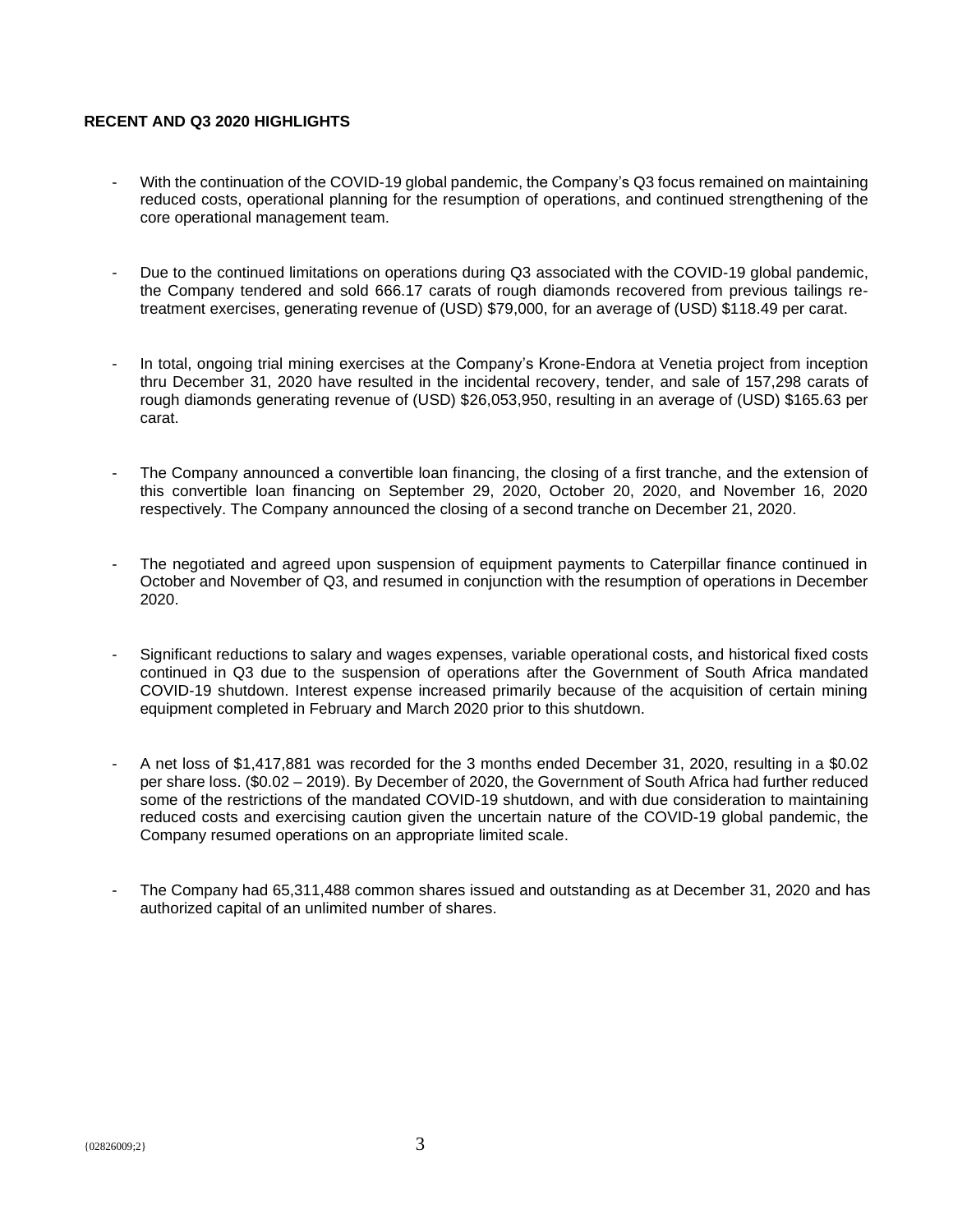## **ABOUT DIAMCOR**

Diamcor Mining Inc. ("Diamcor" or the "Company") is a junior mining and exploration company incorporated in the Province of British Columbia under the Business Corporations Act (BC). The Company has a proven history of supplying rough diamonds to the world market and its principal focus is the identification, acquisition, exploration, evaluation, operation, and development of unique diamond-based resource properties. The Company established a long-term strategic alliance and secured financing from world famous luxury retailer Tiffany & Co. and is currently developing the Krone-Endora at Venetia project which it acquired from De Beers. Upon successfully acquiring the project, the Company secured a 30-year mining right for an initial target area (657.71 hectares of the project's total 5,888-hectare area), and the required Water Use License. The Company then significantly advanced the Krone-Endora at Venetia project through the development of extensive infrastructure including the construction of ~60 km of roads, the procurement and development of two large deposit specific processing plants, the installation of  $\sim$ 20km of underground water pipelines and a 13km independent power line, backup power systems, and worker housing. Early in 2020, the Company completed the acquisition of a Caterpillar heavy equipment compliment for the project and continues to advance various other infrastructure items aimed at supporting the further development of the project for both the near and long-term. The collective advancement of all items over a period of years at the project provides the Company with the potential to establish a low-cost surface mining operation. The project's deposits, and their association and origins from the adjacent world famous Venetia deposit, provide the Company with the potential to establish a source of rough diamond supplies consisting of a relatively high percentage of gem and near gem quality with the added benefit of large diamond recovery potential (largest individual rough diamond recovered to date from trial mining exercises – 91.7 carats). The Company's long-term strategy is to continue to grow its position as a producer and supplier of quality rough diamonds to reputable diamond purchasing entities serving the global diamond market.

The Company's common shares trade on the TSX Venture Exchange under the symbol "V.DMI", and on the OTCQB tier in the United States under the symbol "DMIFF".

## **CORE BUSINESS AND STRATEGY**

Diamcor has an established operating history in South Africa, key strategic relationships within the diamond industry globally, extensive knowledge of various diamond mining opportunities, and as noted, is currently developing the Krone-Endora at Venetia project it acquired from De Beers. The Company's strategy is to identify, evaluate, acquire, and develop various types of diamond related properties and other mining projects, with a specific focus on opportunities which demonstrate the potential to generate near-term and sustained rough diamond production and/or positive cash flow while minimizing shareholder dilution.

The Company advanced this strategy by acquiring the Krone-Endora at Venetia project from De Beers Consolidated Mines Limited. When acquired, the Krone-Endora at Venetia project consisted of the prospecting rights over the farms Krone 104MS and Endora 66MS with a combined surface area of approximately 5,888 hectares directly adjacent to De Beer's flagship Venetia Diamond Mine in South Africa. The deposits which occur on the properties of Krone and Endora have been identified by De Beers as both, an upper "colluvial" deposit, as well as a lower / basal "alluvial" deposit, both of which are proposed to have originated from the higher grounds of the adjacent Venetia kimberlites, with the full extent to which these deposits occur over the entire area of the project yet to be determined. De Beers previously completed exploration efforts on an initial area of interest comprised of approximately 310 hectares of the properties, the results of which were reported in an initial Independent National Instrument 43-101 Technical Report (the "Initial Technical Report") which was filed by the Company in conjunction with the acquisition. The Initial Technical Report provided an inferred resource estimate of 54,258,600 tonnes of diamond bearing gravels, and 1.3 million carats of diamonds for the 310-hectare area of interest in that report. The Initial Technical Report also noted that based on the previous work programs and evaluation completed to date by De Beers and the Company, an estimated 1,000m, or 1 vertical km, of material was shifted and eroded off the kimberlites of Venetia onto the lower surrounding areas including those of Krone and Endora, with the full extent of the materials deposited on the properties of Krone and Endora yet to be determined, which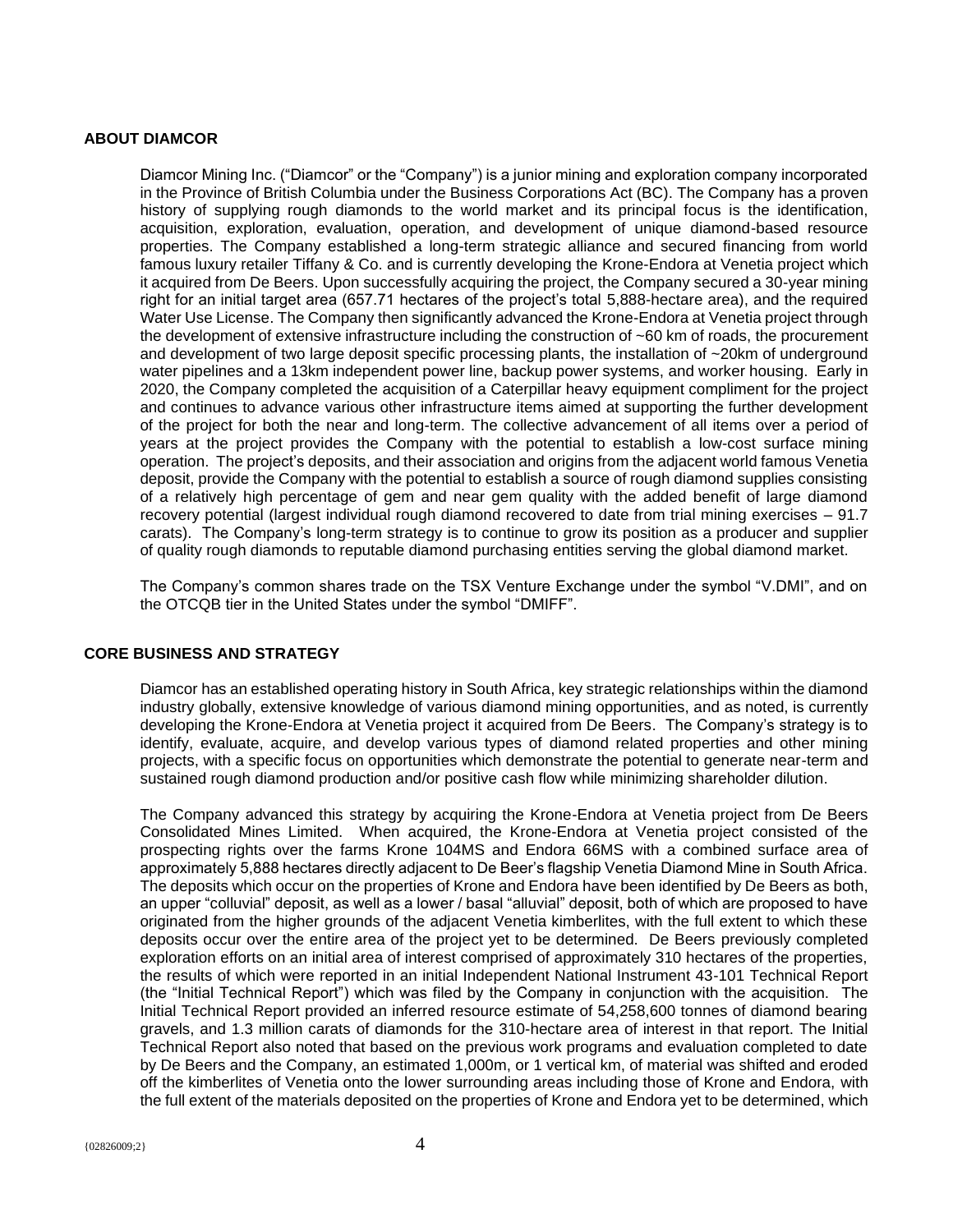remains a primary focus of the Company's efforts currently underway. The Company's initial efforts have been focused on key areas of interest defined by the previous work and estimates outlined in the Initial Technical Report, and specifically on the K1 area of the project, the establishment of infrastructure and equipment required to support the project for the long-term, the completion of trial mining and bulk sampling efforts to better define the location and extent of material on the Krone and Endora properties, and the finalization of work required to support the filing of an updated Independent National Instrument 43-101 Technical Report (the "Updated Technical Report") on April 28, 2015. These combined efforts along with the bulk sampling and trial mining efforts underway are aimed at allowing the Company to secure data to aid it in arriving at initial production decisions for the project in the near-term.

In addition to the advancement of the Krone-Endora at Venetia project, the Company continues to review and pursue other mining opportunities in South Africa and other mining regions. The Company believes its strategy will enhance its ability to take advantage of the current trend of declining world-wide production of rough diamonds due to the aging of current diamond mines, and the lack of recent new discoveries. The Company, and many industry experts, also believe this trend presents the potential for increasing prices and demand of higher quality natural rough diamonds from conflict-free sources in the coming years. These forecasted rough diamond price increases are a function of; not only the projected material shortfalls in future diamond production, but also the potential increases in customer demand from developing markets such as China and India, and the restoration of demand in historically strong markets such as the United States. It is widely accepted and documented that many existing larger diamond mines are approaching the later stages of their expected life of mine, and current rough diamond production levels are expected to remain consistent at best, or potentially be reduced in the near future. These dynamics, coupled with the fact that few, if any, large new diamond mines have been identified or developed which demonstrate an ability to meet these projected future increasing demands, along with the fact that long lead times of +/-10 years are typically associated with bringing any large new diamond mine into production. Combined, these elements present a compelling opportunity for companies with the ability to provide rough diamond production in the coming years, and the Company believes it is well positioned to exploit this opportunity.

## **COVID-19 UPDATE**

In March of 2020, the Company was forced to suspend operations due to a Government of South Africa mandated COVID-19 shutdown in South Africa. The Company was able to partially resume operations and planning in October of 2020 with reduced staffing levels and appropriate COVID-19 precautions in place, and to further advance these objectives in December of 2020. The Company continues to monitor the global diamond market as well as potential COVID-19 developments which may affect its operations.

## **KEY PERFORMANCE DRIVERS AND RECENT EVENTS**

The primary performance drivers for the Company are: the identification and acquisition of projects which demonstrate potential for near-term diamond production and future growth, with suitable costs and diamond yields, the successful transition of these projects into full scale production, the dynamics of current and future rough diamond market prices for various reasons including the recent events associated with COVID-19, and the establishment of strategic relationships with reputable purchasing entities of rough diamonds serving global markets.

Historically, the onset of the global financial crisis in 2008 and 2009 had a profound effect on the world economy including the diamond market. At that time, analysts, industry experts, and trade publications reported a softening of diamond prices and short-term demand. Despite this decline in the rough diamond market at that time, industry experts anticipated increasing demand from the emerging markets of China, India, and the Middle East. As of mid-2010 rough diamond prices began to recover and were approaching the previous historical all-time highs experienced prior to the global financial crisis. This trend of steadily increasing rough diamond prices largely continued, and by mid-2011 industry sources were reporting rough diamond prices above the 2008 pre-crisis highs. Starting at the end of 2018, rough prices for certain categories of goods again began to fall under pressure, a trend which continued through to the end of 2019. The events of early 2020 associated with the global public health and economic crisis relating to COVID-19 had a significant impact on a majority of businesses throughout the world and the rough diamond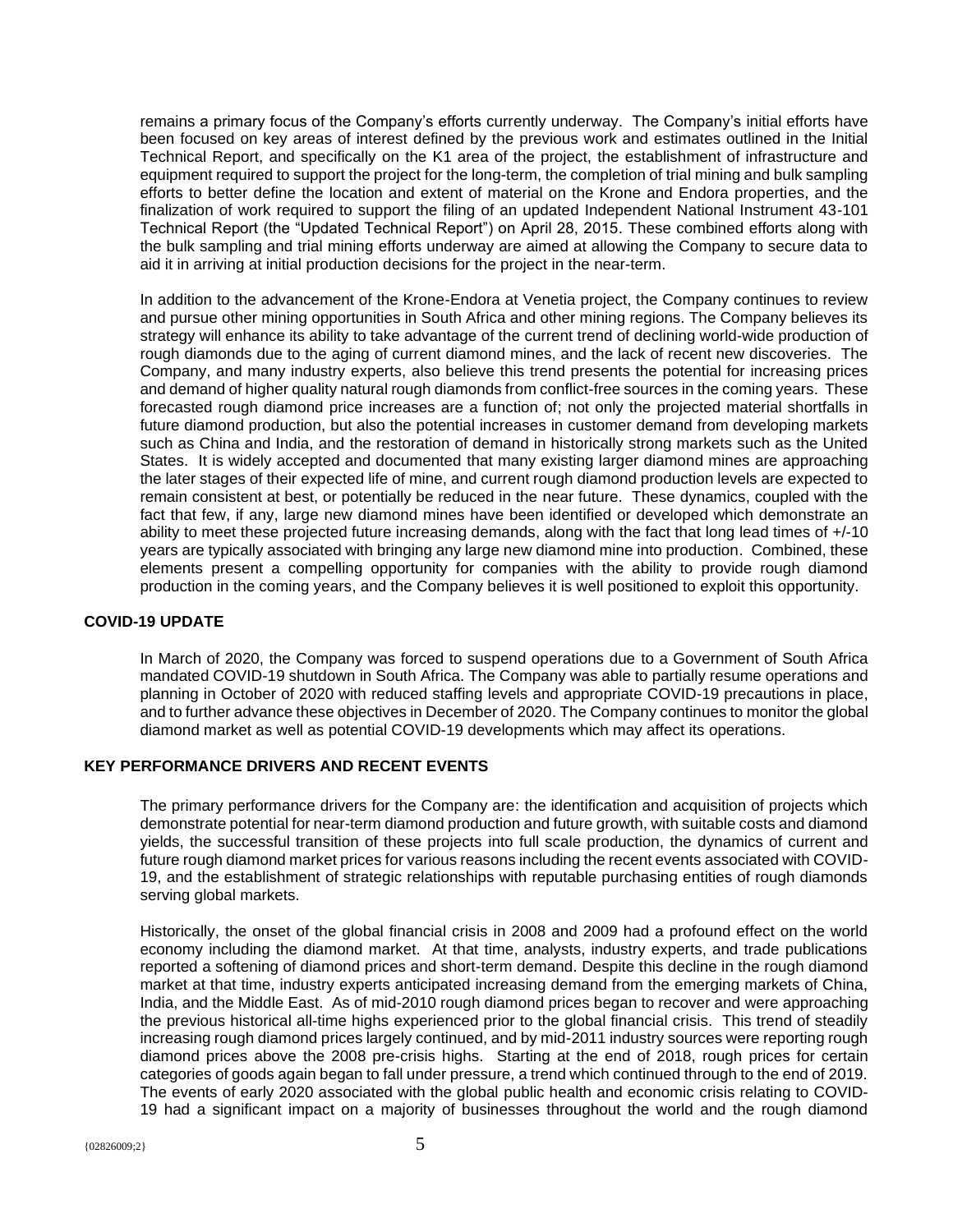industry. As a response to this global crisis, on March 26, 2020 the Government of South Africa mandated a COVID-19 lockdown, and operations at the Company's Krone-Endora at Venetia project were required to shut-down completely three (3) days afterwards. The South African lockdown was widely accepted as one of the most comprehensive and restrictive in the world and while originally proposed to be for a duration of 21 days, was subsequently extended several times. By July of 2020, certain provisions of the lockdown with regard to the exporting of rough diamonds were relaxed and limited rough diamond tenders and sales resumed in Antwerp, albeit with significantly lower quantities of rough diamonds being offered. As of October 2020, trade publications and reports from various tender facilities indicated prices appeared to be recovering in various categories, and overall supplies of rough diamonds being offered remained lower than normal. On September 21, 2020, the Government of South Africa announced that the lockdown had been reduced to Level-1, the lowest level of restrictions, allowing operational planning to resume at Krone-Endora at Venetia moving forward, and by December of 2020 the Company had resumed mining and processing material on a limited basis. Due consideration must be given for the ongoing dynamic nature of the COVID-19 global pandemic as governments continue to monitor the situation, which may result in a change to restrictions for all businesses at any time. Despite the various price fluctuations over the years, and the most recent declines in certain categories due to COVID-19, the overall potential for increasing rough diamond prices over the long-term remains logical for the same looming supply/demand reasons set forth above. Continued reductions in overall rough diamond production from major suppliers such as De Beers and Alrosa are also expected to continue in the near-term due to COVID-19, which presents a potential opportunity for companies with the ability to supply rough diamonds as overall supplies are expected to remain lower than usual for the near term. Readers are cautioned that any significant and sustained decrease in the market prices for rough diamonds could have a material adverse effect on the Company's performance and results from operations**.**

As of December 31, 2020, the Company's principal assets were the following: (i) a 70% majority interest in DMI Minerals South Africa (Pty) Ltd., which the Company used to acquire the Krone-Endora at Venetia project from De Beers Consolidated Mines Limited, (ii) a 100% interest in DMI Diamonds South Arica (Pty) Ltd., which serves as the Company's main corporate entity to support its South African projects, operations, initial exploration efforts, and the evaluation of all future projects. Below are brief descriptions of each of these assets.

## **DMI Minerals South Africa (Pty) Limited**

The Company owns a 70% majority interest in DMI Minerals South Africa (Pty) Ltd. ("DMI Minerals") with the remaining 30% interest held by the Company's South African Black Economic Empowerment partner Nozala Investments (Pty) Ltd. ("Nozala"). On May 26, 2008, DMI Minerals received confirmation from De Beers that its proposal to acquire the Krone-Endora at Venetia project had been approved as the successful bid pending finalization of a definitive sale of assets agreement. On December 22, 2008, the parties to the transaction completed and executed a definitive sale of assets agreement, and then on March 31, 2010, executed an amended and updated version of the original sale of assets agreement. Under the terms of the original sale of assets agreement the entire area associated with the Endora 66MS property prospecting right was to be transferred, along with an agreed upon portion of the entire area of Krone 104MS property prospecting right subject to an amendment to exclude certain areas inside the current De Beers Venetia Mine fence line. Despite some delays, after due consideration to the proposed area of the Krone 104MS property in question for exclusion, De Beers subsequently agreed to transfer the entire area of Krone 104MS without any amendment or sub-division as part of the transaction. There were no other material changes to the agreement and the transaction was ultimately finalized on December 14, 2010, and on February 28, 2011 the acquisition of the Krone-Endora at Venetia project was closed.

Following the closing of the Krone-Endora at Venetia project acquisition, on March 23, 2011, the Company, in conjunction with its subsidiary DMI Minerals, entered into a long-term strategic alliance and \$5.5M financing agreement with subsidiaries of New York based Tiffany & Co. Under the terms of the strategic agreement, Tiffany & Co. secured a first right of refusal to purchase up to 100% of the future production of rough diamonds from Krone-Endora at Venetia at fair market value prices to be negotiated and adjusted from time to time to reflect current market conditions. As part of the agreement, DMI Minerals retained the right to freely market all specials (rough diamonds 10.7 carats or larger in size), as well as all other diamond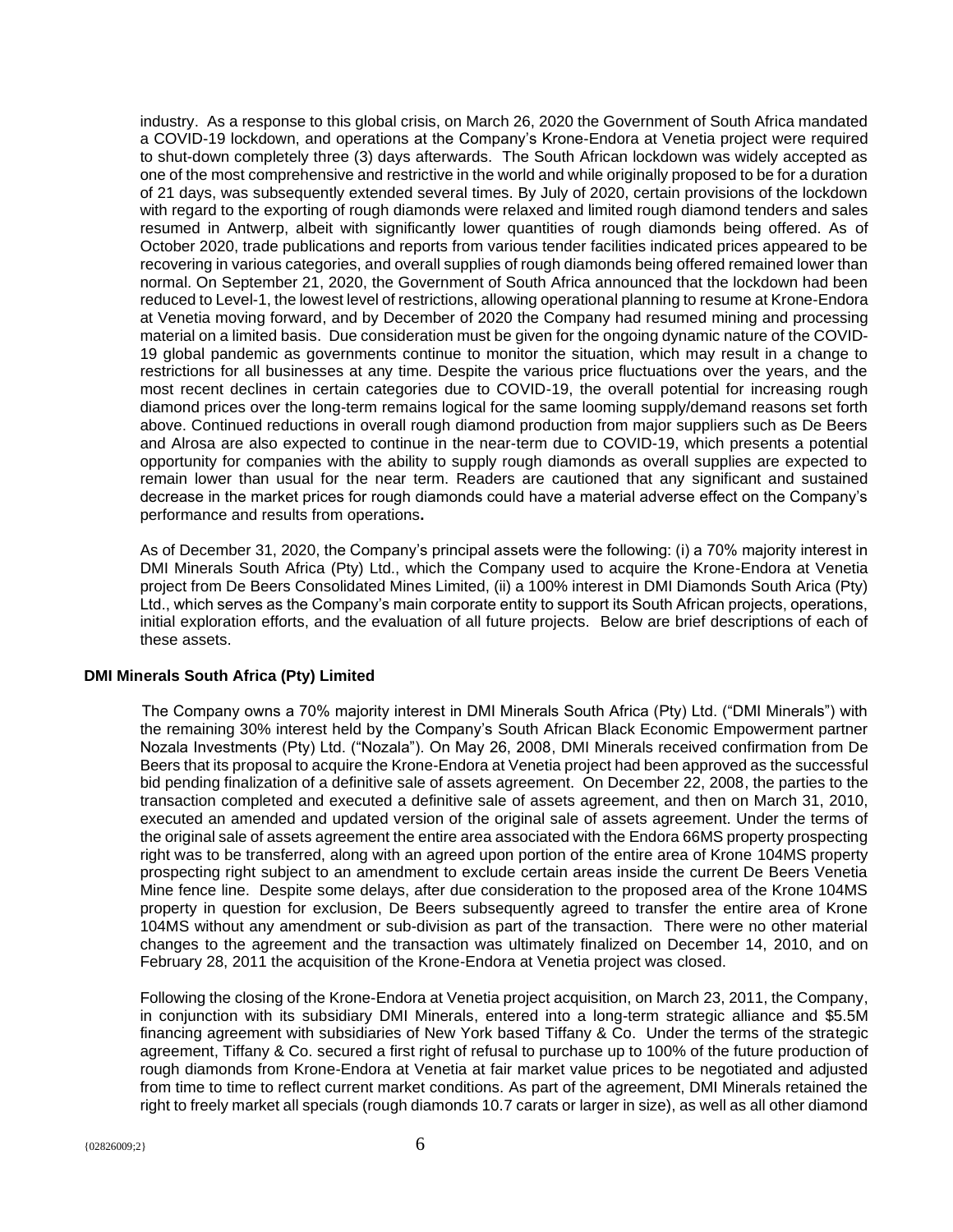production not selected for purchase by Tiffany & Co. under the terms of their first right of refusal. To expedite the further advancement of the project, Tiffany and Co. Canada provided the Company with a second financing of \$4M on November 16, 2012.

The development of extensive infrastructure began at the project in April of 2011, along with preparations for the start of an extended drilling program, a planned bulk sampling program, and trial mining exercises as recommended by the Initial Technical Report. The completion of extended drilling on 558 targets and the recommended programs undertaken were designed to be a continuation of the work previously completed by De Beers and aimed at:

- assisting the Company in its determination of the location and construction of infrastructure for the project,
- assisting the Company in its determination of how best to proceed with the further evaluation of areas of the project previously explored,
- assisting the Company in identifying additional areas of interest not yet accounted for in the Initial Technical Report for future exploration,
- allowing the Company to establish a current diamond price estimate for the project,
- advancing the recommended work programs to support the filing of an Updated Independent Technical Report (filed on April 28, 2015),
- supporting the Company's bulk sampling and trial mining exercises,
- supporting the application and issuance of a Mining Right from the South African Department of Mineral Resources (granted on September 11, 2014), and
- supporting the issuance of a Water Use License from the South African Department of Water Affairs (granted on April 11, 2016).

Collectively, all efforts are aimed at allowing the Company to advance the project and collect data to aid it in arriving at initial production decisions for the project. Extensive additional infrastructure development completed included:

- the clearing of 60km of temporary access roads to support the extended drilling program and the establishment of required infrastructure,
- the identification of areas to be targeted for additional bulk sampling and trial mining exercises, and the location for the construction of the project's plant sites,
- the removal of +/-4,000 truckloads of material for the establishment of a quarry in the area selected for future trial mining exercises,
- the clearing of  $\sim$ 2 hectares for the construction of the plant site, the construction of fresh water and settling dams, the completion of civil engineering work, and the construction of a 5m raised wall around the plant site,
- the construction of ~20km primary access roads and bridges to support the long-term access of supplies to the project,
- the installation of ~5km of high strength electrical security fencing, automated security gates, and security checkpoint facilities,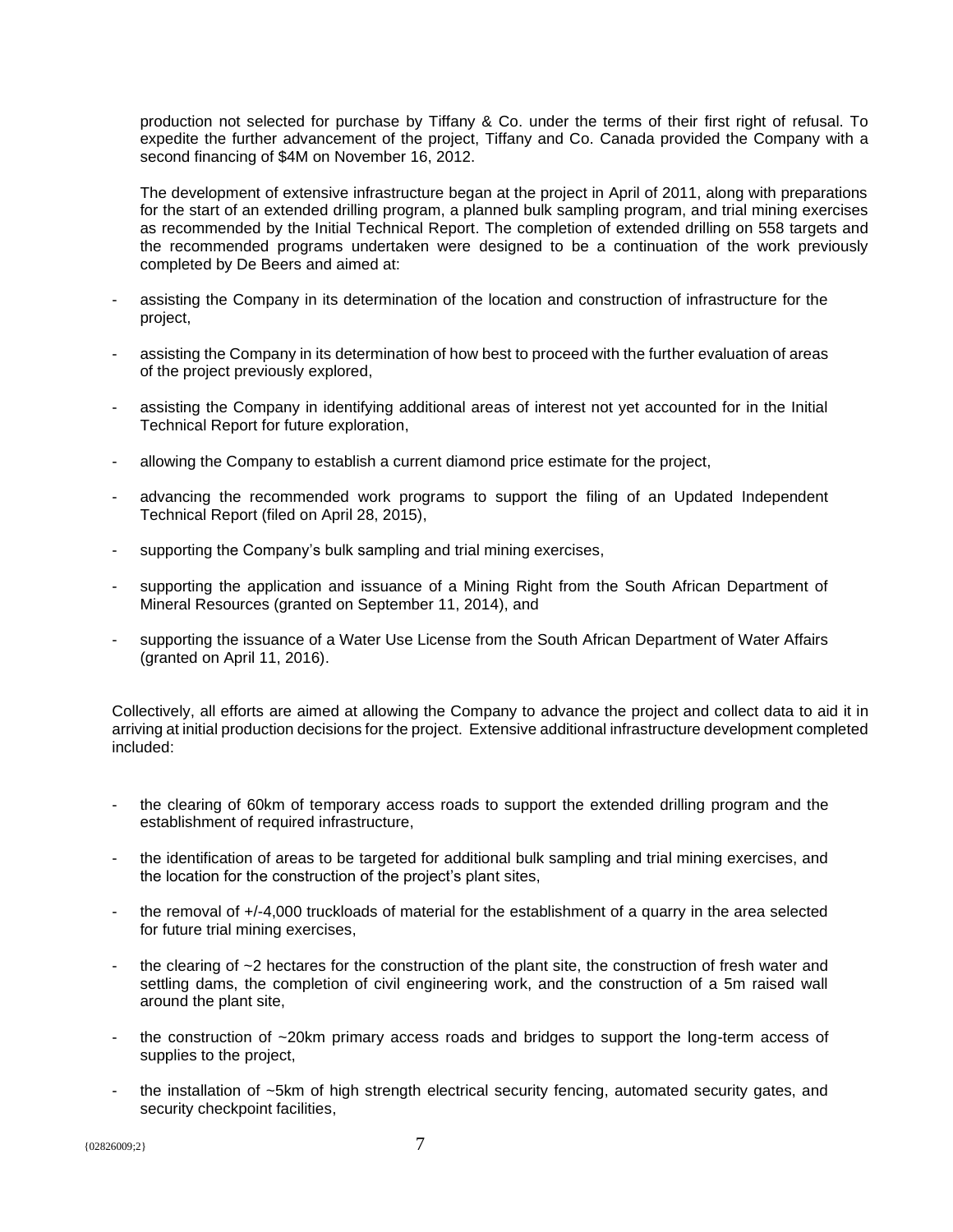- extensive concrete work and infrastructure for the main treatment/processing plant, operational offices, and workshops,
- the installation of seven underground water pipelines totaling  $\sim$  20km in length,
- the installation of a ~13km main powerline and backup diesel generators, and
- the design, development, installation and testing of the project's deposit specific in-field dry-screening and main treatment plants to support the stated objectives and continued advancement of the project.

Due to the nature of the deposit, and specifically its high percentage of sand content, extensive consideration was required and implemented in the development of the dry-screening and main treatment plants. A separate in-field dry-screening plant located near the quarry was developed to achieve the goal of dry-screening out fine materials to reduce operating costs, and to provide the additional benefit of reducing overall water consumption at the main treatment plant. The Company's dry screening plant includes a large modular in-field dry-screening system. The infrastructure includes a rotary trommel, large Dabmar Bivitec and resonance screening equipment, extensive conveyor structures, collection bins, and other supporting infrastructure designed to screen out -1.0mm fines material prior to the delivery of the remaining material for final processing at the main treatment plant. Recent expansion and refinement of the quarrying and dry-screening operations has been undertaken to provide for even greater efficiencies and volumes, and to further increase in the targeted removal of fines material from 45% to 60% through the dryscreening process. The main treatment plant has also undergone significant expansion and refinement, as has the project's final recovery facilities.

In fiscal 2018, the ongoing testing and commissioning of these expanded quarrying and dry-screening operations and indicated enhancement initiatives provided an increase in overall dry-screening capacities and operational efficiencies; however, problems in the recovery of wastewater from the project's settling dams due to the increased volume of fines being liberated at the main treatment plant were evident when operating at high volume. This negatively impacted operations overall and the incidental recovery of diamonds during the fiscal year, as operations and processing were periodically slowed or halted completely to reduce volumes of material being pumped into the project's rehabilitation/settling dams. Extensive testing of both the project's water and deposit material were completed and based on the recommendations of Company consultants and industry experts, the Company elected to implement further refinements to the project's dry-screening plant to enhance the liberation and the removal of fines through added crushing and screening. The Company chose to significantly enhance its operational team in 2019 and 2020, and various other refinements continue to be evaluated and tested to allow the Company to continue to maximize processing volumes and efficiencies at the project. All efforts underway are designed to support the further advancement of the project and the recommendations of the Updated Technical Report and aid the Company in arriving at initial production decisions for the project.

The Company has placed significant focus and emphasis on the successful closing, financing, and advancement of the Krone-Endora at Venetia project over a period of several years and currently views this project as its most significant business opportunity in the short-term. Building upon the success of the Krone-Endora acquisition, the related Tiffany & Co. strategic alliance and financing, and the collective experience of the Company's new management personnel, the Company also continues the process of identifying and evaluating both the full potential of the Krone-Endora at Venetia project, as well as other diamond mining opportunities with a view towards new acquisitions, development, and production opportunities.

## **DMI Diamonds South Africa (Pty) Limited ("DMI Diamonds")**

DMI Diamonds is the Company's 100% owned South African subsidiary which is used as the Company's main corporate entity to support its South African projects and operations. As part of the Company's ongoing efforts to identify, acquire, and develop production-based projects, DMI Diamonds continuously evaluates and provides production support and equipment to various potential and ongoing projects within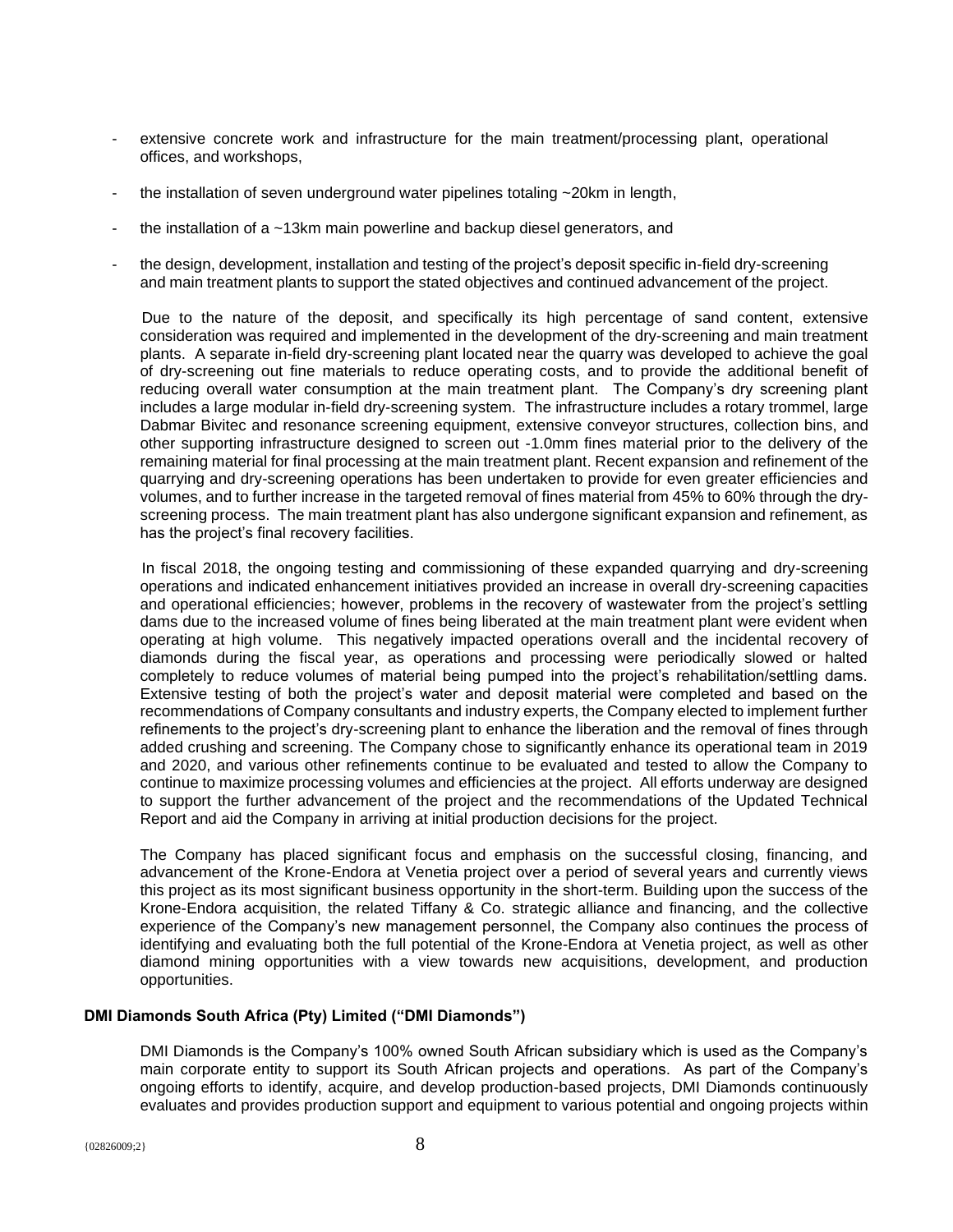South Africa.

## **MANAGEMENT AND CAPABILITIES**

In October of 2019, the Company announced the appointment of Dr. Kurt Petersen as Chief Operating Officer. With over 20 years of experience in the diamond industry, Dr. Petersen has extensive knowledge and experience in the areas of process modelling and simulation. He has worked with and consulted to some of the diamond industry's leading companies and is highly regarded and experienced in the design of diamond plants, as well as the optimization of recovery performance and operational processes. The addition of Dr. Petersen, along with several other operational managers appointed by him, is aimed at enhancing operational volumes, efficiencies, and cost reductions for the long-term at the project, as well as supporting additional efforts with regard to the determination of the greater potential of the deposits in the surrounding areas moving forward. There were no changes to the Board of Directors. Mr. Dean H. Taylor remains a Director and the Company's President and Chief Executive Officer. The Company's Board of Directors consist of the Company's CEO, Mr. Dean Taylor (Chairman), the Company's CFO, Mr. Darren Vucurevich, world renowned kimberlite expert and professor Dr. Stephen E. Haggerty, and corporate executive Mr. Sheldon Nelson.

The Company has developed extensive relationships with several industry leaders and employs the services of many of the same professional consulting firms which support the ongoing projects of large mining companies worldwide. These relationships assist the Company in its ability to successfully and cost effectively evaluate, plan, and execute on potential projects. The Company has ongoing access to an established operational team of well-trained service providers and suppliers in South Africa.

# *SOUTH AFRICAN MINING CHARTER – BLACK ECONOMIC EMPOWERMENT (BEE)*

In October 2002, with the support of all mining houses and labor unions concerned, the Broad-Based Socio-Economic Empowerment ("BEE") Charter was introduced by South African Cabinet. This Charter called for certain ownership and management goals in the mining industry for the benefit of historically disadvantaged South Africans within five years. These objectives have been set with the goal of providing equitable access to the nation's vast mineral resources for all South Africans. Many of these historically disadvantaged people are well-qualified, skilled workers already in the field and provide a wealth of opportunity for junior companies such as Diamcor. The advent of a new democratic constitution in South Africa has resulted in significant changes and restructuring of what was once referred to as the "big six" mining houses which traditionally controlled mining production and mineral rights within the region. New legislation has seen the phasing out of this past oligarchy and a shift of focus towards the government accommodating small mining companies and creating various opportunities for junior operations to prosper and grow when affiliated with successful Black Empowerment Partners.

On March 5, 2008, the Company announced a formal joint venture partnership with well-established South African BEE group Nozala. This partnership is currently reflected in the Diamcor South African subsidiary, DMI Minerals, which was formed to pursue diamond mining projects with near-term production potential within South Africa which fit within the Company's stated focus and strategy. Under the terms of the joint venture, which exceed the stated requirements of the BEE charter in South Africa, Diamcor retained a 70% direct ownership in the DMI Minerals subsidiary, with Nozala acquiring a 30% direct shareholder ownership interest. Operationally, expenses charged to the development of any projects held by the entity, and the profits generated, will be similarly proportional. The Company considers this joint venture to be a significant achievement because not only is Nozala a respected and established BEE group representing the interests of some estimated 500,000 rural women shareholders, but it is also a well-respected corporate entity in the South African business community. These attributes have the potential to enhance the Company's ability to achieve its stated growth objectives of securing additional projects within South Africa in a corporately responsible way.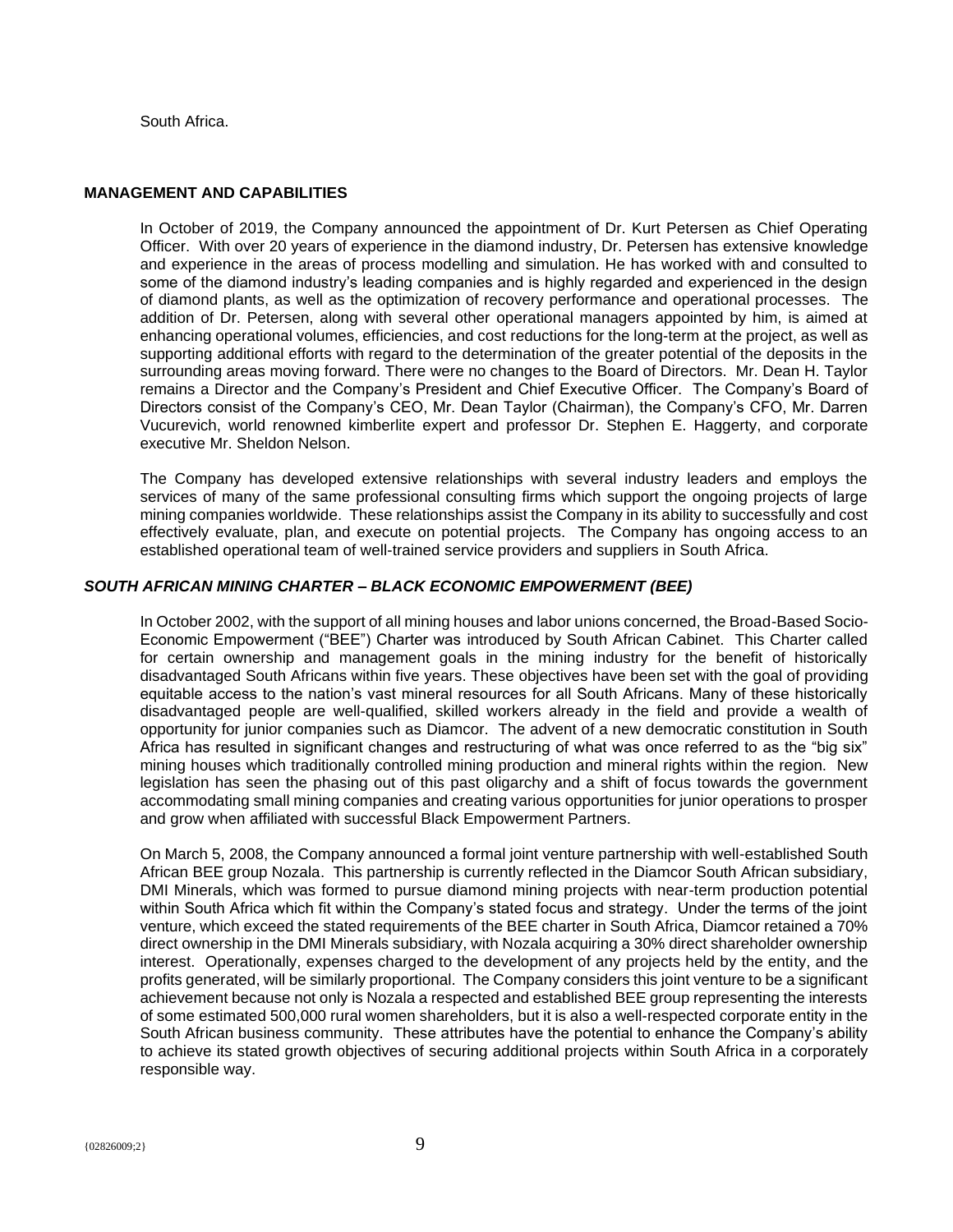The Company has gained considerable insight into the workings of the new BEE Charter, as well as the government expectations and requirements, through its previous operational history. The Company believes that well-organized BEE groups can provide value to the Company through their investment, professional affiliations, corporate knowledge, the management of BEE objectives and the assurance that a meaningful broad-based benefit is achieved by their involvement. The Company has chosen to align itself only with groups which demonstrate a proven track record and ability to achieve these government mandated objectives, which in turn will enhance the Company's ability to achieve its growth objectives by participating in the higher profile acquisitions where Corporate Social Responsibility (CSR) objectives are of paramount importance.

| <b>December 31, 2020</b>                     |                                    |                 |                                   |                 |  |
|----------------------------------------------|------------------------------------|-----------------|-----------------------------------|-----------------|--|
|                                              | Three months ended.<br>December 31 |                 | Nine months ended.<br>December 31 |                 |  |
|                                              | 2020                               | 2019            | 2020                              | 2019            |  |
| Revenues                                     | \$<br>137,565                      | \$<br>1,867,873 | \$<br>476,845                     | \$<br>3,752,570 |  |
| <b>Total Expenses</b>                        | 1,574,566                          | 3,137,402       | 3,290,877                         | 6,279,828       |  |
| Net (Loss) for Period                        | (1, 417, 881)                      | (1, 257, 649)   | (2,783,387)                       | (2, 492, 135)   |  |
| Net (Loss) per Share (Basic)                 | (0.02)                             | (0.02)          | (0.04)                            | (0.04)          |  |
| Cash Flow (Used in) Operations               | (1,370,648)                        | 376,515         | (1,340,661)                       | (807, 645)      |  |
| Cash and Cash Equivalents (End of<br>Period) | 215,734                            | 453,815         | 215,734                           | 453,815         |  |
| Assets                                       | 8,327,492                          | 7,892,572       | 8,327,492                         | 7,892,572       |  |
| <b>Dividends</b>                             | Nil                                | Nil             | Nil                               | Nil             |  |

# **SELECT FINANCIAL DATA AND HIGHLIGHTS**

## **QUARTERLY RESULTS ANALYSIS**

#### *Revenue*

Due to the effects of the required Government shutdown associated with the COVID-19 global pandemic, the Company had revenues of \$137,565 in Q3 (\$1,867,873 – 2019) from the tender and sale of rough diamond inventory held as of June 30, 2020.

The Company realized \$6,978 from interest and other income (\$11,598 – 2019) during the quarter. The reduction is primarily due to falling interest rates/investment rates in South Africa.

## *Cost of Sales or Operating Expenses*

Operating expenses were comprised primarily of labour, management, contracted labour and equipment, utilities, fuel, and other expenses incurred at the project. Typically, the most significant of these operating expenses is attributable to heavy equipment and diesel fuel costs associated with the trial mining operations. During the interim period ended December 31, 2020, operations were largely suspended due to the Government of South Africa imposed lockdown, and as such the Company incurred reduced operating expenses of \$333,972 (\$1,646,362 - 2019).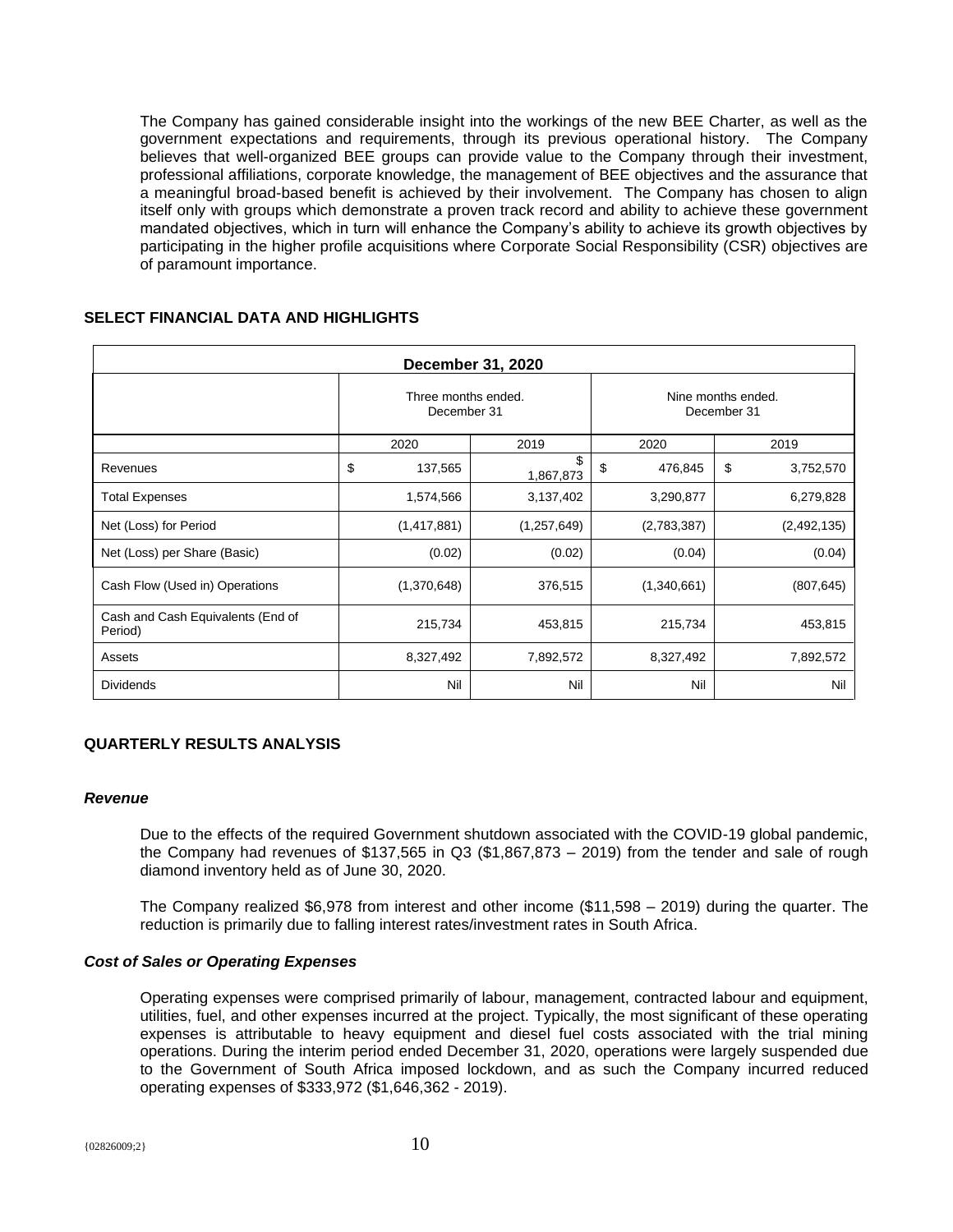## *General and Administrative Expenses*

Total general and administrative expenses were also reduced for the interim period ended December 31, 2020 and were \$1,240,594 (\$1,491,040 – 2019). An increase during the period in interest expense was primarily a result of mining equipment financed in the year ending March 31, 2020. The Company remains committed to managing its resources carefully and conserving cash and is placing due consideration on the current uncertainties associated with the ongoing COVID-19 pandemic.

# *Net Earnings*

The Company had a net loss before tax of  $$1,417,881$  ( $$1,257,649 - 2019$ ) for Q3.

|                                 | $Dec-20$    | Sept-20    |            | Jun-20Jun-20Mar-20 | $Mar-20eC-19$ | Deepter <sub>9</sub> | J6iedt919   | Mar-109 n-19 | Ma |
|---------------------------------|-------------|------------|------------|--------------------|---------------|----------------------|-------------|--------------|----|
|                                 |             |            |            |                    |               |                      |             |              |    |
| <b>Gross Revenue</b>            | 137.565     | 339,280    | nil        | 211.214            | 1,867,873     | 730.692              | 1.154.005   | 1,031,037    |    |
| <b>Total Expenses</b>           | 1.574.566   | 966.074    | 750.235    | .400,681           | 3.137.402     | 389.935              | 2.752.490   | 2,187,466    |    |
| Net (Loss) for Period           | (1,417,881) | (621, 016) | (744, 487) | (1,078,330)        | (1,257,649)   | (1,023,752)          | (1,585,160) | (1,094,889)  |    |
| Net (Loss) per Share<br>(Basic) | (0.02)      | (0.01)     | (0.01)     | (0.01)             | (0.02)        | nil                  | (0.02)      | (0.01)       |    |

## **The following table provides a summary of the Company's financial highlights for the past eight quarters:**

# **LIQUIDITY AND CAPITAL RESOURCES**

The Company recorded cash flow from operating activities in Q3 of \$(1,370,648) \$376,515 – 2019)

## *Cash Position*

As at December 31, 2020, the Company had:

- cash and cash equivalents of \$215,734 (\$453,815 2019)
- rough diamond inventory of \$348,777 (\$142,976 -2019)
- accounts receivable of \$80,714 (\$56,404 2019)
- prepaid expenses of \$93,009 (\$51,020 2019).

The Company believes it has adequate cash, or the potential to access additional capital if required, for the continued development, commissioning, bulk sampling, and advancement of the recommended work programs, and the potential to generate future revenues from the incidental recovery and sale of rough diamonds from the combined efforts underway at the project.

A portion of the cash on hand and available for use by the Company was held in its foreign bank accounts in South Africa and is being used for the continued advancement of the Krone-Endora at Venetia project and for general corporate purposes. The Company also follows certain procedures to aid in the recovery and re-investment of funds from its projects and inter-corporate shareholder loans.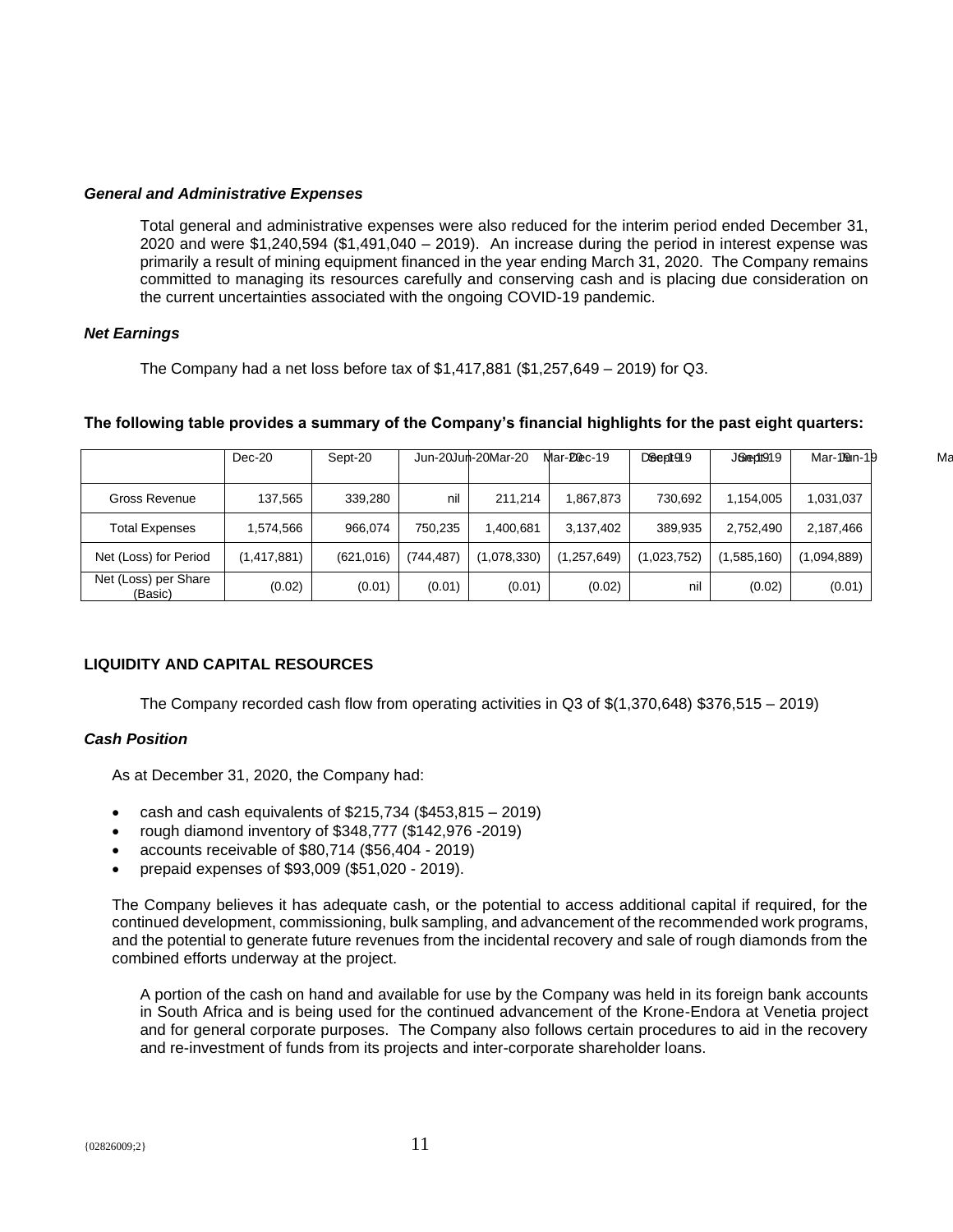## *Financing Activities*

Recent financings by the Company were designed to support the Company's strategy of leveraging its wellestablished operational history to identify, acquire, and develop assets which demonstrate the potential for the near-term sustained production of rough diamonds. On March 23, 2011, shortly after the closing of the acquisition of Krone-Endora at Venetia project from De Beers, the Company entered a long-term strategic alliance with Tiffany & Co. to expedite the advancement of the project. Tiffany & Co., through its Canadian subsidiary, provided the Company with \$5,500,000 in financing, which included a \$3,500,000 Term Loan and a \$2,000,000 Convertible Debenture. The Term Loan had a 5-year term and a fixed rate of interest of 7% per annum. The loan was non-amortizing for a 24-month period and no interest or principal was due until after this 24-month period, at which time interest and principal would be payable monthly in accordance with a 36-month amortization schedule. The Company retained the right to repay the Term Loan and any accrued and unpaid interest due at any time without notice or penalty. The Convertible Debenture had a term of 5 years and a fixed rate of interest of 7% per annum. Like the Term Loan, interest accrued but was not payable for the 24-month period from the date of issuance, after which time interest would become due and payable monthly. On April 8th, 2013, the Company announced that it had exercised its right to convert the principal and accrued interest into Company common shares. A total of \$2,295,920 inclusive of principal and accrued interest was converted at the stipulated price of \$0.75 per common share, resulting in the issuance of 3,061,227 Company common shares to Tiffany & Co. In April 2013, the Company commenced with repayments as per the original terms of the agreement. In December of 2014, the Company and Tiffany & Co. agreed to defer any further payments to January of 2016. At that time, a change to the interest rate associated with the facility to 9% was also agreed to by the parties. In January of 2016, the Company and Tiffany & Co. agreed to defer any further payments to July of 2016. In February 2017, the Company and Tiffany agreed to defer payments until June 2017 at which time the remaining balances associated with this loan were paid in full.

On November 16, 2012, the Company announced that it had secured an additional \$4.0M in financing from Tiffany & Co. The \$4,000,000 in financing was provided by Tiffany's subsidiary, Tiffany & Co. Canada, via a \$2,400,000 term loan and a \$1,600,000 convertible debt debenture. The Term Loan has a fixed rate of interest of 9% and secured by a promissory note which was non-amortizing until January 2015, after which time principal and interest would become payable monthly in accordance with a 36-month amortization schedule. The Company retained the right to repay the outstanding principal and any accrued and unpaid interest due under the Promissory Note at any time without notice or penalty. The Convertible Debenture had a fixed rate of interest of 9% per annum, and was non-amortizing until January 2015, following which time principal and interest would be payable monthly in accordance with a 36-month amortization schedule. The Company retained the right to repay the outstanding principal and any accrued and unpaid interest, without penalty, on not less than 30-days' notice and subject to the conversion rights contained in the Convertible Debenture. Under the conversion rights of the Convertible Debenture, Tiffany & Co. Canada may convert the principal amount of \$1,600,000, along with any accrued and unpaid interest due at that time, in whole or in part, into Class A Common Shares (the "Shares") of the Company at a conversion price of CAD \$1.60 per Share. Early in 2014, the Company and Tiffany & Co. agreed to initially defer any payments on the \$2,400,000 term loan and the \$1,600,000 convertible debenture to January 2015. In December of 2014, the Company and Tiffany & Co. agreed to further defer any payments to January of 2016, with that date subsequently revised to defer any further payments to July of 2016. In February 2017, the Company and Tiffany agreed to defer payments until June 2017 at which time the outstanding payments were paid and scheduled payments recommenced. In September 2017, the Company and Tiffany & Co. verbally agreed to a temporary deferral of payments. The Company plans to resume payments once it is able to resume testing and commissioning exercises at increased volumes.

The Company completed a term loan financing on August  $26<sup>th</sup>$ , 2019 which resulted in aggregate gross proceeds of CDN\$1,188,000. Term loans under the financing were unsecured and carried an annual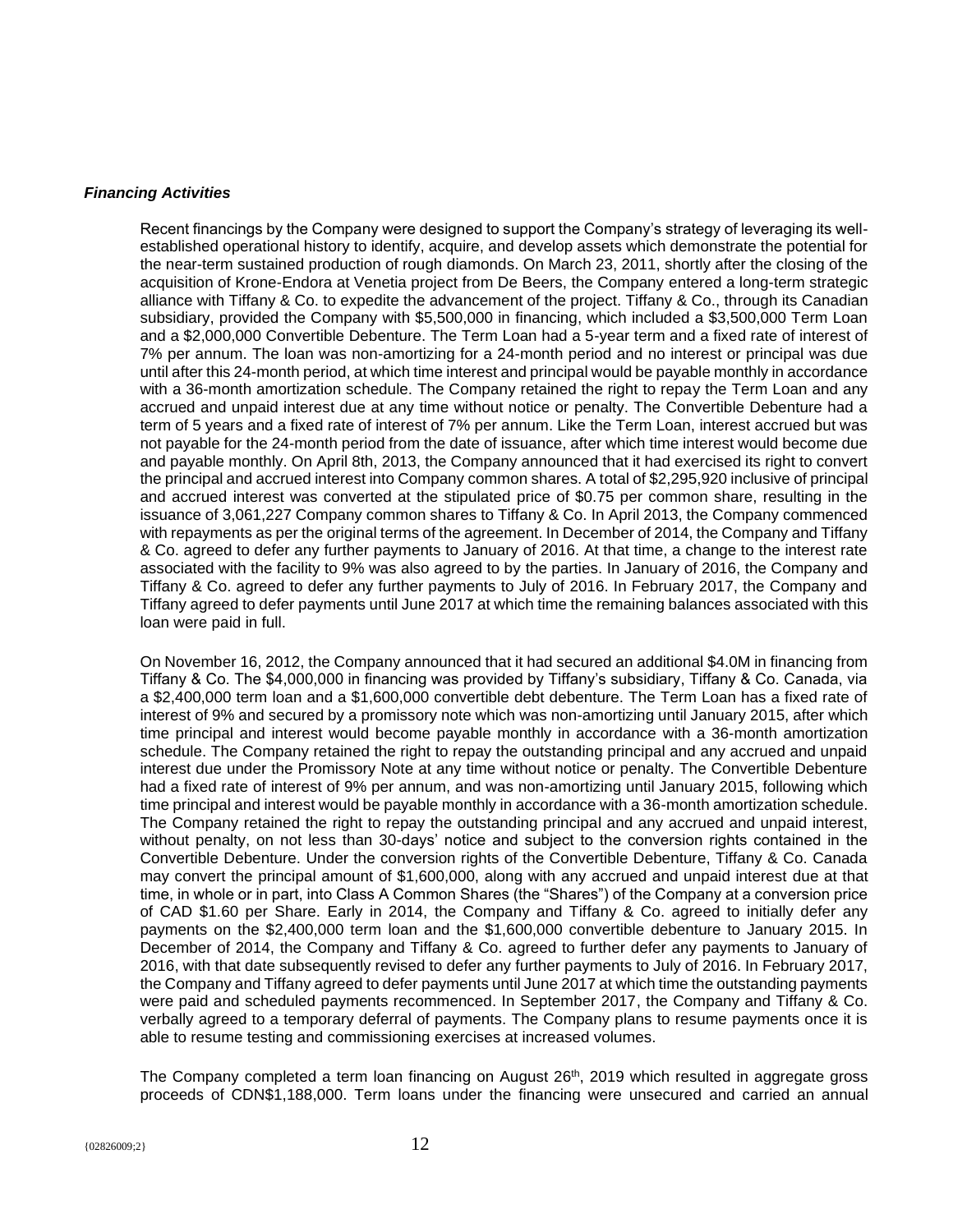interest rate of 7% payable at maturity, and the Company issued a total of 1,425,600 bonus common shares in its authorized share capital, along with 712,800 share purchase warrants, to the lenders pursuant to Policy 5.1 of the TSX Venture Exchange Corporate Finance Manual. The principal and interest of the term loans was due and payable on the 12-month anniversary of the closing date of August  $26<sup>th</sup>$ , 2019. Each share purchase warrant was exercisable to purchase an additional common share at a price of \$0.16 per share for a period of 12 months from the date of issue. On September 12, 2020 all the share purchase warrants expired unexercised. Certain directors and employees of the Company, including two corporate subscribers, each of which is controlled by a different director, subscribed for an aggregate of \$155,000 of the proceeds.

On September 29, 2020 the Company announced it intended to complete a convertible loan financing of up to CDN\$3,500,000. The financing would consist of unsecured convertible promissory notes having a term of two years from the date of closing and bearing interest at the rate of 10% per annum (the "Notes"). During the first year, interest would accrue and be payable at the one-year anniversary of the Note. In the second year, interest would accrue and be payable semi-annually. No principal payments would be required until maturity. The principal amount of the Notes would be convertible at the election of the noteholder into common shares of the Company at the rate of CDN\$0.07 per share in the first year and at the rate of CDN\$0.10 per share in the second year. As provided in Policy 5.2 of the TSX Venture Exchange Corporate Finance Policy Manual, interest would be convertible at the election of the noteholder into Common Shares of the Company at the Market Price as at the time such interest becomes due and payable. In addition, subject to the exceptions noted below, the Company proposed it would issue non-transferable share purchase warrants to eligible participating investors, with each share purchase warrant entitling the holder thereof to purchase one (1) Common Share of the Company at a price of CDN\$0.15 for a period of two (2) years from the date of issuance (the "Warrants"). The number of Warrants issuable to the eligible participating investors would be equal to 20% of the number of Common Shares into which the principal amount of the investor's Note is convertible in the first year (Principal Amount ÷ CDN\$0.07 x 0.2). The Company also announced at that time that it anticipated that an aggregate of approximately CDN\$900,000.00 of principal and accrued interest under the one-year term loans which matured on August 26, 2020 would be tendered into the financing and exchanged for Notes and Warrants, to the extent permitted in accordance with the policies of the TSX Venture Exchange. It was also noted that in accordance with such policies, no warrants would be issued in respect of any amount of the existing debt held by Non-Arm's Length Parties (as defined in the TSX Venture Exchange Corporate Finance Manual) that is tendered into the financing. Subsequent updates to this announced financing were dated October 20, 2020 and November 16, 2020.

On October 20, 2020 the Company announced that, pursuant to a Conditional Acceptance provided by the TSX Venture Exchange, the Company had closed an initial tranche of the convertible loan financing (the "Financing") announced in its news release of September 29, 2020. The initial tranche included subscriptions from 5 investors for aggregate gross proceeds of \$954,500.00. In addition to the Notes, the Company issued an aggregate of 2,727,142 Warrants to the participating investors, with the number of Warrants issued to each participating investor being equal to 20% of the number of Common Shares into which the principal amount of the investor's Note is convertible in the first year (Principal Amount ÷ CDN\$0.07 x 0.2).

On December 21, 2020 the Company announced the closing of a second and final tranche of the Financing announced in its news release of September 29, 2020 for additional gross proceeds totalling CDN\$2,001,708.00, resulting in total gross cash and debt proceeds from the Financing of CND\$2,956,208.00. Of the total gross proceeds from the financing of CND\$2,956,208.00, an amount of CDN\$1,416,112.00 representing principal and accrued interest under the one year term loans which matured on August 26, 2020 and other outstanding debts (the "Existing Debt") were tendered into the Financing and exchanged for Notes and Warrants, to the extent permitted in accordance with the policies of the TSX Venture Exchange. In accordance with applicable TSX Venture Exchange policies, no Warrants were issued in respect of any amount of Existing Debt held by Non-Arm's Length Parties (as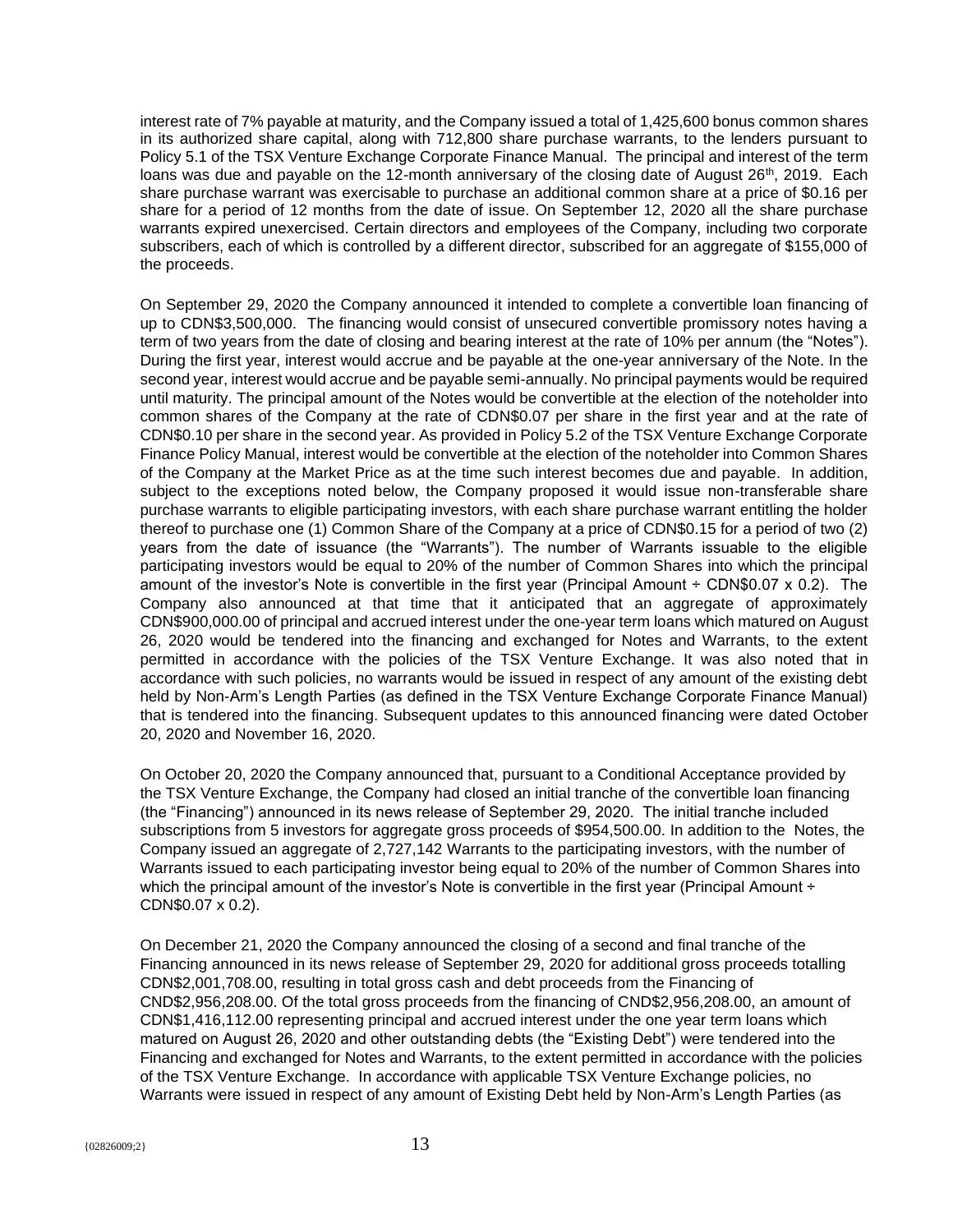defined in the TSX Venture Exchange Corporate Finance Manual) that was tendered into the Financing. In addition to the Notes, the Company has issued an aggregate total of 8,129,335 Warrants to the participating investors, with the number of Warrants issued to each participating investor being equal to 20% of the number of Common Shares into which the principal amount of the investor's Note is convertible in the first year (Principal Amount  $\div$  CDN\$0.07 x 0.2). As part of the final closing the Company paid a finder an aggregate cash commission of \$2,450.00 representing 7% of the gross proceeds introduced to the Company by the finder and issued an aggregate of 42,000 non-transferable finder's warrants. Each finder's warrant entitles the holder to purchase one share of the Company at an exercise price of CND\$0.15 for a period of up to 24 months.

# *Working Capital.*

The Company had negative working capital of (\$5,362,764), ((\$5,124,543) – 2019). Working capital is calculated based on current assets less current liabilities.

## *Future Capital Requirements.*

The Company has incurred losses since its inception. However, given the Company's closing of the Krone-Endora at Venetia project acquisition, its successful recent financings, the successful advancement of the project, the continued work on the upgrades, expansion, and commissioning of the modular plants at the project, the initial sales of rough diamonds incidentally recovered from the ongoing commissioning and testing exercises, the successful granting of the required Mining Right by the South African Department of Mineral Resources, and the successful granting of a Water Use License by the South African Department of Water Affairs, the Company anticipates it has the potential ability to finance the recommended bulk sampling and large-scale trial mining operations underway which are designed to aid the Company in arriving at an initial production decision for the Krone-Endora at Venetia project. Its ability to continue as a going concern will depend on the results of its operations, its ability to become profitable through the continued sale of rough diamonds and / or its ability to raise additional capital.

There can be no assurance that the Company will be able to secure sufficient incidental recoveries, or sell rough diamonds, or continue to raise funds, in which case the Company may be unable to meet its obligations. Should the Company be unable to realize its assets and discharge its liabilities in the normal course of business, the net realizable value of its assets may be materially less than the amounts recorded on the balance sheets.

# **OFF-BALANCE SHEET ARRANGEMENTS**

The Company has no off-balance sheet arrangements.

# **CONTRACTUAL OBLIGATIONS**

The Company has a commitment to lease office space at a rate of \$3,609 per month. The minimum lease payments under this lease are \$43,308 per year.

# **SIGNIFICANT ACCOUNTING JUDGMENTS, ESTIMATES AND ASSUMPTIONS**

The preparation of the Company's consolidated financial statements in conformity with IFRS requires management to make judgments, estimates and assumptions that affect the reported amounts of assets, liabilities and contingent liabilities at the date of the consolidated financial statements and reported amounts of revenues and expenses during the reporting period. Estimates, judgements, and assumptions are continuously evaluated and are based on Management's experience and other factors, including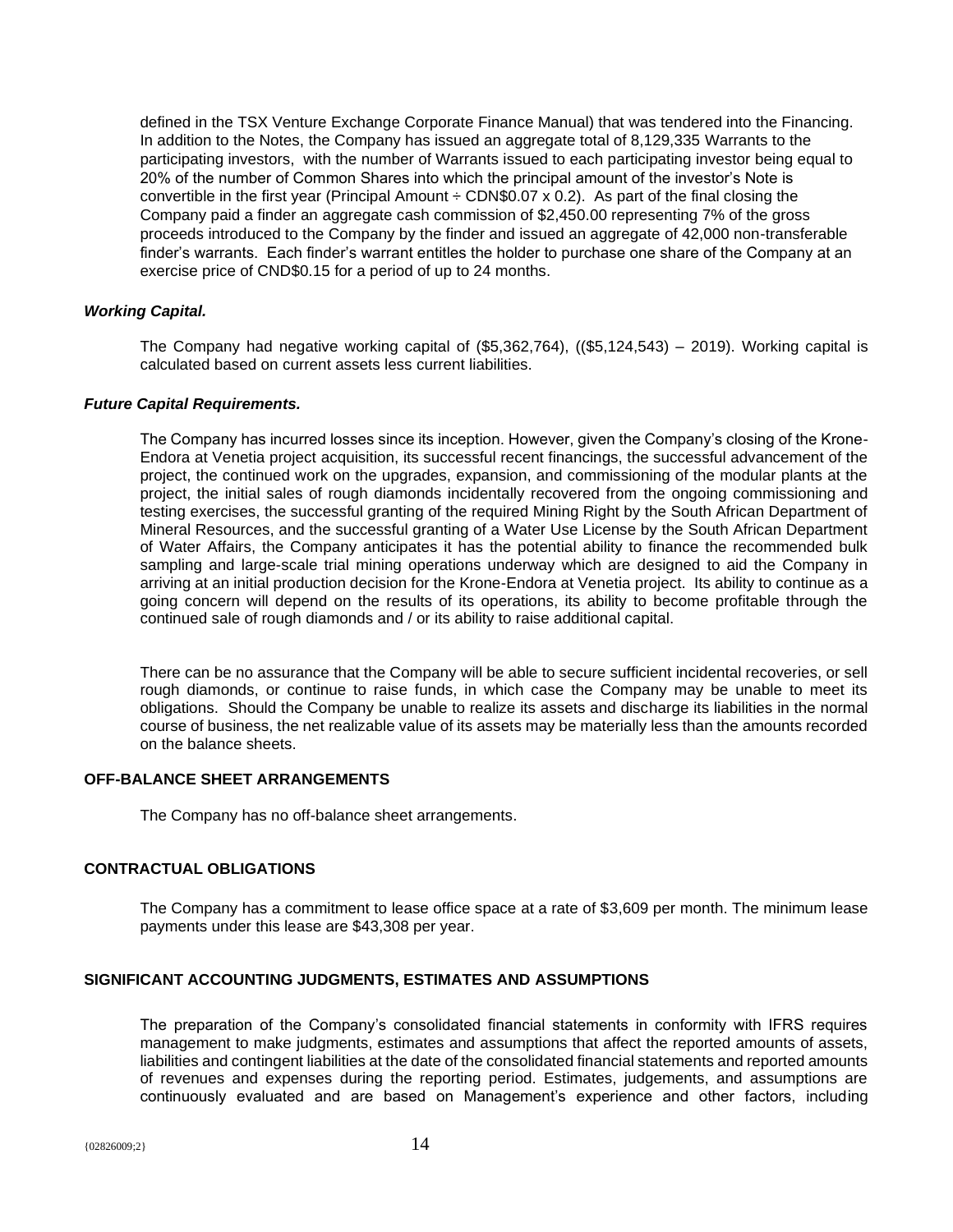expectations of future events that are believed to be reasonable under the circumstances. However, actual outcomes can differ from these estimates. Information about significant areas of estimation uncertainty considered by Management in preparing the consolidated financial statements are described below.

## **Production start date**

The Company assesses the stage of its mine under development to determine when the mine moves into the production phase, this being when the mine is substantially complete and ready for its intended use. The Company considers various relevant criteria to assess when the production phase is considered to have commenced. At this point, all related amounts are reclassified from 'Mines under construction' to 'Producing mines' under 'Property, plant and equipment'. Some of the criteria used to identify the production start date include, but are not limited to:

- Level of capital expenditure incurred compared with the original construction cost estimate.
- Ability to produce diamonds in saleable form; and,
- Ability to sustain ongoing production of diamonds.

When a mine development project moves into the production phase, the capitalization of certain mine development costs ceases and costs are either regarded as forming part of the cost of inventory or expensed, except for costs that qualify for capitalization relating to mining asset additions or improvements, or mineable reserve development. It is also at this point that depletion commences.

## *Recovery of deferred tax assets*

Judgment is required in determining whether deferred tax assets are recognized on the consolidated statement of financial position. Deferred tax assets, including those arising from un-utilized tax losses, require Management to assess the likelihood that the Company will generate taxable earnings in future periods, in order to utilize recognized deferred tax assets. Estimates of future taxable income are based on forecasted cash flows from operations and the application of existing tax laws in each jurisdiction. To the extent that future cash flows and taxable income differ significantly from estimates, the ability of the Company to realize the net deferred tax assets recorded at the reporting date could be impacted. Additionally, future changes in tax laws in the jurisdictions in which the Company operates could limit the ability of the Company to obtain tax deductions in future periods.

#### *Mining property*

Title to mining properties involves certain inherent risks due to the difficulties of determining the validity of certain claims as well as the potential for problems arising from the frequently ambiguous conveyance history characteristic of many mining properties. The Company has diligently investigated rights of ownership of all the mineral concessions in which it has an interest and, to the best of its knowledge, all agreements relating to such ownership rights are in good standing. However, this should not be construed as a guarantee to title. The concessions may be subject to prior claims, agreements or transfers and rights of ownership may be affected by undetected defects.

## *Going concern*

The Company has experienced lower than planned revenue combined with operating losses. Management has assessed and concluded that the going concern assumption is appropriate for a period of at least twelve months following the end of the reporting period. Management applied significant judgment in arriving at this conclusion including:

- The amount of total revenue to be generated to provide sufficient cash flow to continue to fund operations and other committed expenditures.
- Ability to raise capital through private placements.
- The timing of generating those related cash flows.
- The ability to utilize existing financing facilities to support ongoing operations; and,
- The assessment of potentially discretionary expenditures that could be delayed in order to manage cash flows.

Given the judgment involved, actual results may lead to a materially different outcome.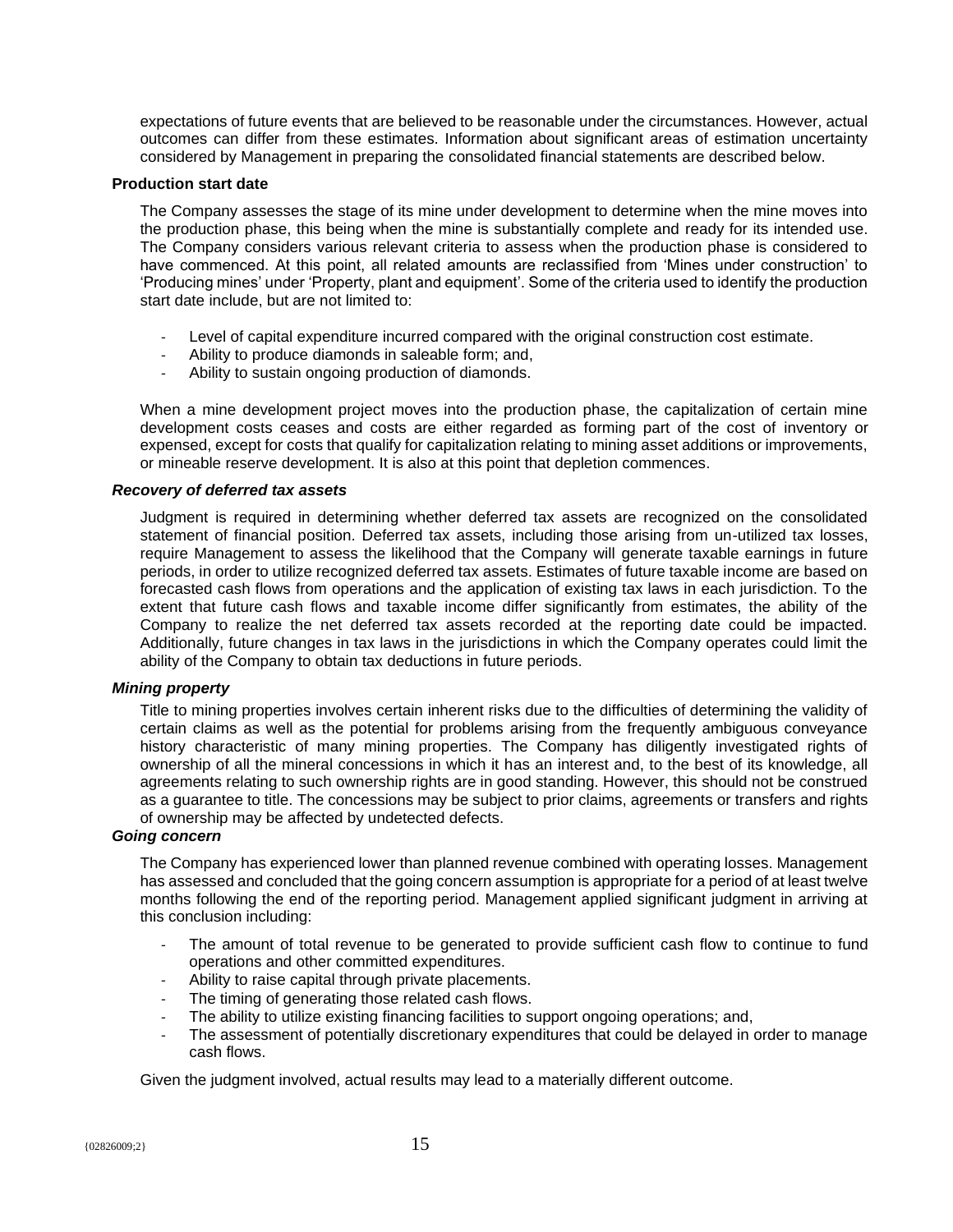## *Determination of cash generating units (CGU)*

The Company's assets are aggregated into CGUs for calculating impairment. CGUs are based on an assessment of the unit's ability to generate independent cash inflows. The determination of the Company's CGUs was based on management's judgment regarding shared infrastructure, geographical proximity and similar exposure to market risk and materiality. The Company has 1 CGU at December 31, 2020 (March 31, 2020 - 1 CGU).

### *Reserve and resource estimates*

Diamond reserves are estimates of the number of diamonds that can be economically extracted from the Company's mining properties. The Company does not currently have any proven diamond reserves due to the nature and type of the resource. The Company has assigned inferred resources to the project based on information compiled by appropriately qualified persons relating to the geological data on the size, depth and shape of the ore body, and requires complex geological judgments to interpret the data. The estimation of resources is based upon factors such as estimates of foreign exchange rates, commodity prices, future capital requirements, and production costs along with geological assumptions and judgments made in estimating the size and grade of the ore body. Changes in the resource estimates may impact upon the carrying value of mine development cost, mine properties, property, plant and equipment, decommissioning liability, recognition of deferred tax assets, and depreciation charges.

### *Impairment of non-financial assets*

When an impairment test is performed on an asset or a cash generating unit ("CGU"), management estimates the recoverable amount of the asset or CGU based on its fair value less costs of disposal ("FVLCD") or its value in use ("VIU"). Impairment assessments require the use of estimates and assumptions such as long-term commodity prices (considering current and historical prices, price trends and related factors), discount rates, operating costs, future capital requirements, closure and rehabilitation costs, exploration potential, reserves and operating performance. These assumptions have a significant impact on the results of impairment tests and on the impairment charge (if required) recorded in the consolidated statements of loss and comprehensive loss.

#### *Decommissioning liability*

In the determination of provisions, Management is required to make a significant number of estimates and assumptions with respect to activities that will occur in the future including the ultimate amounts and timing of settlements, inflation factors, risk-free discount rates, and expected changes in legal, regulatory, environmental, and political environments. A change in any one of the assumptions could impact estimated future obligations and in return, profit, or loss, and in the case of the decommissioning liability, property, plant and equipment balances.

#### *Useful life of property, plant and equipment*

Depreciation and amortization are calculated using a systematic and rational basis, which are based upon an estimate of each asset's useful life and residual value. The estimated useful life and residual value chosen are the Company' best estimate of such and are based on industry norms, historical experience, market conditions and other estimates that consider the period and distribution of future cash inflows.

#### *Non-cash stock-based compensation*

The Company measures the cost of non-cash stock-based compensation transactions with employees and warrants issued as part of an equity placement by reference to the fair value of the equity instruments. Estimating fair value for non-cash stock-based compensation transactions requires determining the most appropriate valuation model, which is dependent on the terms and conditions of the grant. This estimate also requires determining and making assumptions about the most appropriate inputs to the valuation model including the expected life, forfeiture rate, volatility, and dividend yield of the share option. The Company measures the cost of non-cash stock-based compensation transactions with consultants by reference to the fair value of the services to be performed.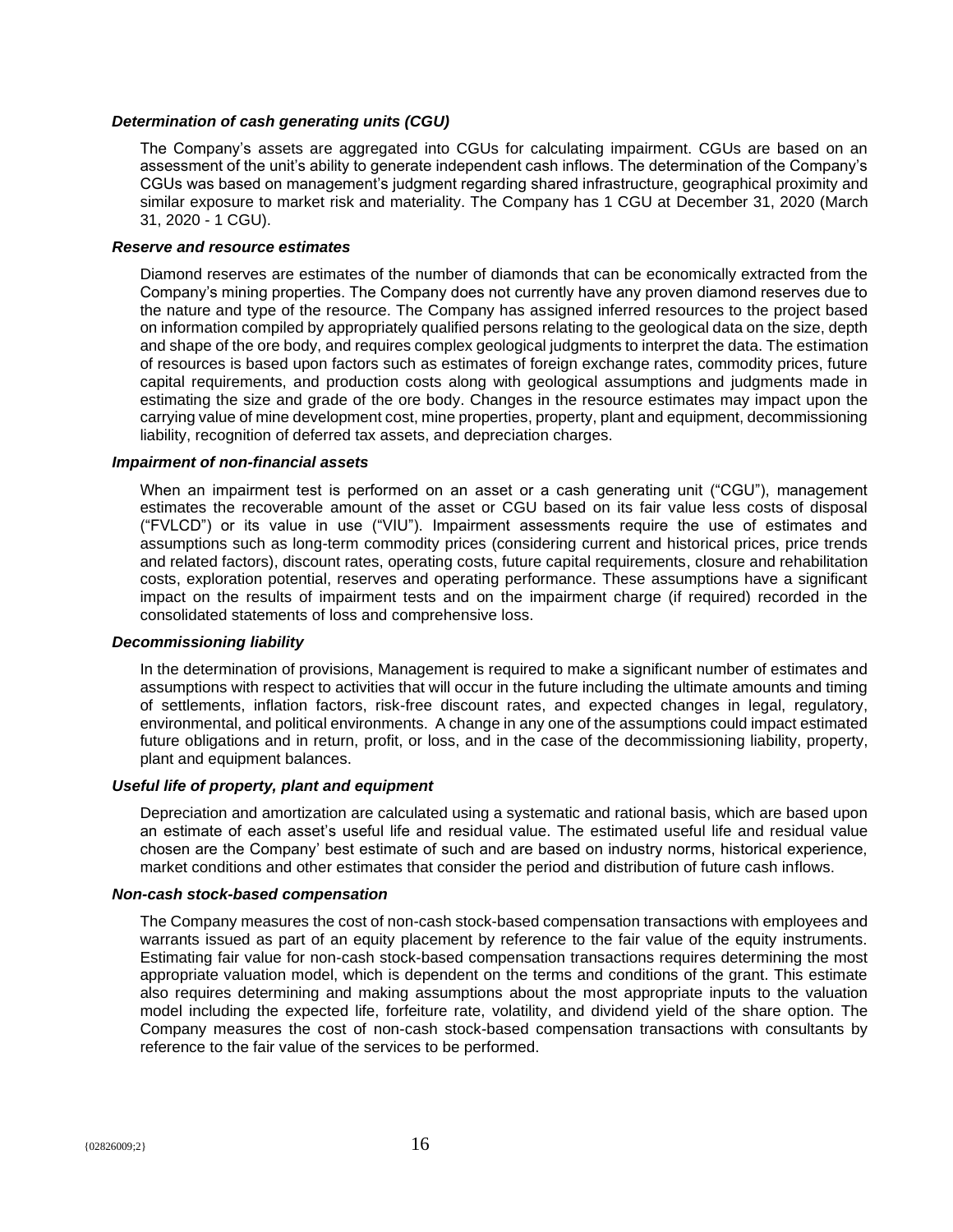## *Inventory*

Diamonds are physically weighted and valued at the lower of cost or net realizable value. Net realizable value tests are performed at each reporting date. Net realizable value is the estimated future sales price of the product the Company expects to realize when the product is processed and sold, less estimated costs to complete production and bring the product to sale. A regular review is undertaken to determine the extent of any provision for obsolescence.

## *Provision for expected credit losses (ECLs) of accounts receivable.*

The Company's accounts receivable is typically short-term in nature and the Company recognizes an amount equal to the lifetime already defined. The Company measures loss allowances based on historical experience and including forecasted economic conditions. The amount of ECLs is sensitive to changes in circumstances of forecast economic conditions.

## **Financial Instruments**

## *Fair values*

IFRS defines fair value as the price that would be received to dispose of an asset or paid to transfer a liability in an orderly transaction between market participants at the measurement date. The Company classifies the fair value of the financial instruments according to the following hierarchy based on the number of observable inputs used to value the instrument.

- Level 1 Inputs to the valuation methodology are quoted prices for identical assets or liabilities in active markets.
- Level 2 Fair values of financial assets and liabilities in level 2 are based on inputs other than level 1. Inputs to the valuation methodology included quoted prices for identical assets or liabilities in active markets, and inputs that are observable for the asset or liability, either directly or indirectly, for substantially the full term of the financial instrument. Level 2 valuations are based on inputs, including quoted forward prices for commodities, time value and volatility factors, which can be substantially observed or corroborated in the marketplace.
- Level 3 Inputs to the valuation methodology are not based on observable market data.

The Company's financial instruments consist of cash and cash equivalents, restricted cash, accounts receivable, accounts payable, short term debt, amounts due to Nozala Investments and long-term debt. The fair value of cash and cash equivalents and restricted cash, accounts receivable and accounts payable and short-term debt approximate their carrying values due to the short-term maturities of these items. The fair value of the Nozala Investments loan approximates the carrying value as the interest rate floats with prime. The fair value of the long-term debt approximates the carrying value as the interest rate is a market rate for similar instruments.

The Company's cash and cash equivalents and restricted cash have been assessed on the fair value hierarchy described above and are classified as Level 1.

### *Financial risks*

The Company's activities result in exposure to a variety of financial risks, including risks related to credit, market risk (currency fluctuation and interest rates) and liquidity risk.

a) Credit risk

The Company is exposed to credit risk only with respect to uncertainties as to timing and collectability of accounts receivable, cash and cash equivalents and restricted cash. The Company mitigates credit risk through standard credit and reference checks. There are no material financial assets that the Company considers past due. The Company currently holds the majority of its cash and cash equivalents and restricted cash in large financial institutions in Canada and South Africa and does not expect any significant risk associated with those deposits. The accounts receivable includes sales taxes refundable due from the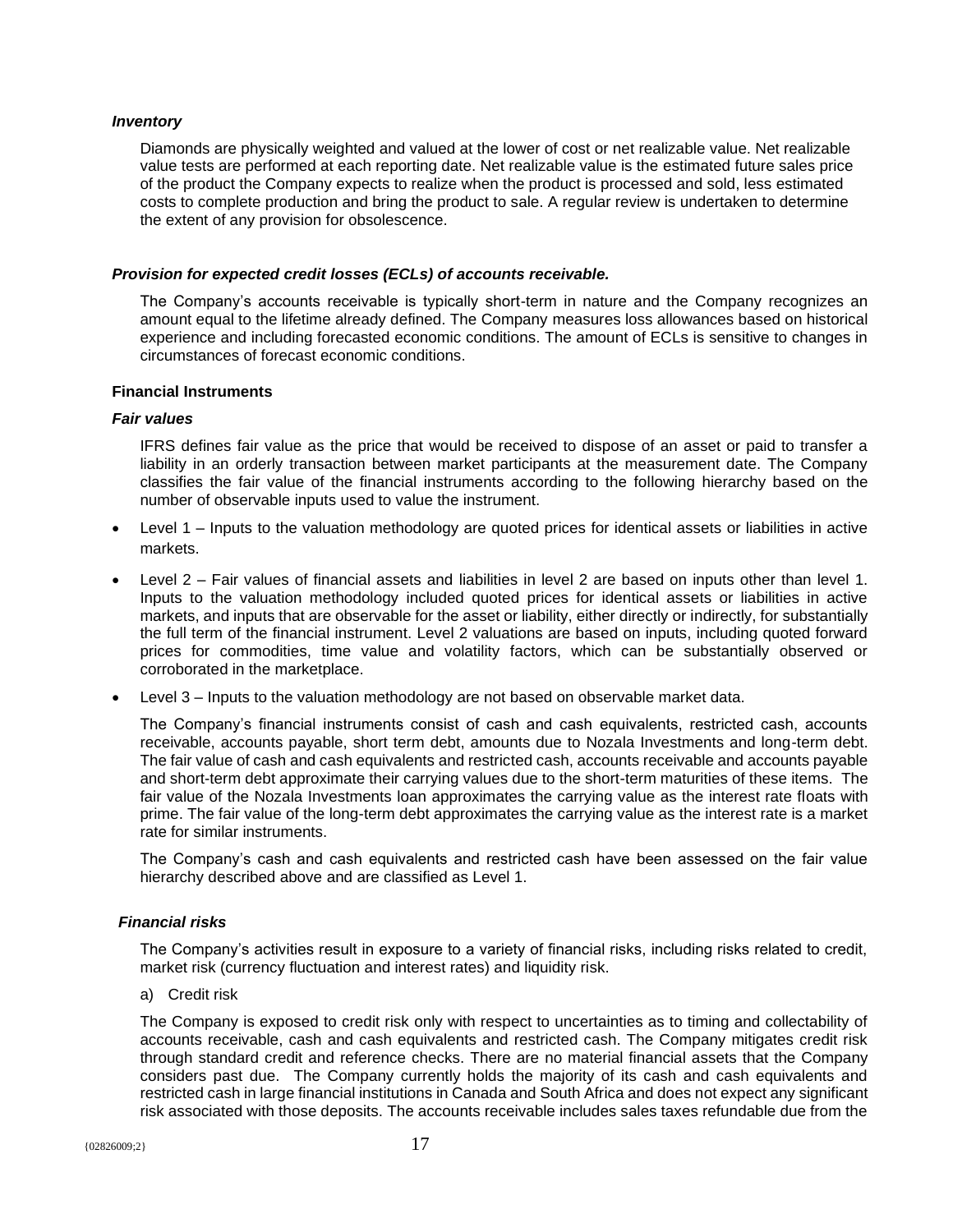Government of South Africa and Canada \$67,463 (March 31, 2020 - \$463,417) as well as trade receivables of \$13,251 (March 31, 2020 - \$50,331). The Company does not foresee any significant risk in the collection of these accounts receivable.

The trade accounts receivable aging amounts are as follows:

|              | December 31,<br>2020 | March 31,<br>2020 |
|--------------|----------------------|-------------------|
| $0-30$ days  | \$67,463             | \$50,331          |
| 31-90 days   | ۰                    | ۰                 |
| $120 + days$ | -                    |                   |
| <b>Total</b> | \$67,463             | \$50,331          |

The maximum exposure to credit risk for the Company as at the reporting date is the carrying value of cash and cash equivalents, restricted cash and trade receivables disclosed above.

## b) Interest rate

The Company is not exposed to any material interest rate risk as the Company's long-term debt has a fixed rate of interest, except for the Nozala Investments loan and Caterpillar Financial (Note 4) which have a variable rate of interest of South African prime rate plus 3% and South African prime rate plus 2.5%. A 1% change in the South African prime rate would result in net loss increasing or decreasing by approximately \$16,000.

## c) Foreign currency risk

The Company is exposed to financial risk arising from fluctuations in foreign exchange rates and the degree of volatility of these rates. The Company does not use derivative instruments to reduce its exposure to foreign currency risk.

The Company's subsidiaries in South Africa operate using principally the United States Dollar and the South African Rand and as such may be negatively affected by fluctuations in foreign exchange rates when translating from the currency of measurement of the Company's subsidiaries to the Company's reporting currency. The Company's monetary assets and liabilities denominated in South African Rand include:

|                                               | December 31, 2020 | <b>March 31, 2020</b> |
|-----------------------------------------------|-------------------|-----------------------|
| Cash and cash equivalents and restricted cash | \$749,963         | \$645,170             |
| Accounts receivable                           | 76.009            | 507.911               |
| Accounts payable                              | 263.731           | 785.975               |
| Long-term debt                                | 4.057.741         | 3,817,905             |

A 5% change in the South African Rand would result in total net loss increasing or decreasing by approximately \$80,000.

d) Liquidity risk

Liquidity risk is the risk that the Company will not be able to meet its financial obligations when they fall due. The Company manages this risk through management of its cash flow from operations and its capital structure. Based on senior Management's and the Board of Directors' review of ongoing operations, the Company may revise timing of capital expenditures, bank loans, including project specific loans, or issue equity or a combination thereof.

The Company's current financial liabilities of \$6,100,998 are payable within one year. The Company enters contractual obligations in the normal course of business operations. Management believes the Company's requirements for capital expenditures, working capital and ongoing commitments (including long-term debt) can be financed from existing cash, issuing equity, cash flow provided by operating activities, existing bank loans and by acquiring new project loans.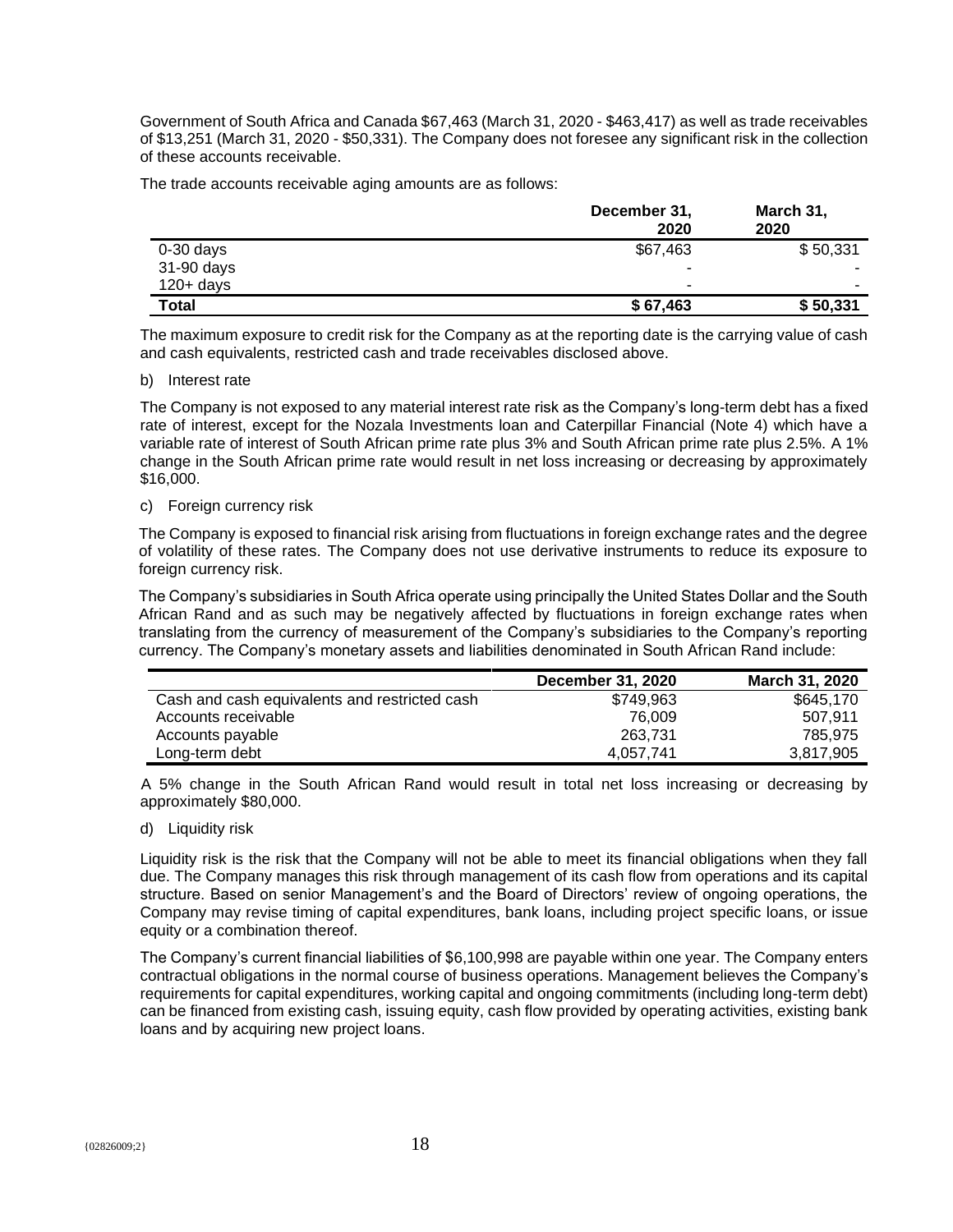The table below summarizes the maturity profile of the Company's financial liabilities as at December 31, 2020 based on contractual undiscounted payments:

|                           | <b>Current</b> | 2022    | 2023           | 2024                     | <b>Thereafter</b> |
|---------------------------|----------------|---------|----------------|--------------------------|-------------------|
| Accounts payable          | \$579,474      | \$<br>٠ | $\blacksquare$ | ٠                        |                   |
| Long-term debt            | 5,376,395      | 708.515 | 778.833        | 707.757                  |                   |
| Short term debt           | 145,129        |         | ۰              |                          |                   |
| Due to Nozala investments | ۰              | -       |                | $\overline{\phantom{a}}$ | 1,709,397         |
|                           | \$6,100,998    | ٠       | ٠              | ٠                        | \$1,709,397       |

## e) Commodity price risk

Commodity price risk is the risk that the fair value or future cash flows will fluctuate because of changes in commodity prices. Commodity prices for diamonds are impacted by not only the relationship between the Canadian, United States Dollar and South African Rand, but also world economic events that dictate the levels of supply and demand. The Company is exposed to the risk of declining prices for diamonds resulting in a corresponding reduction in projected cash flow. Reduced cash flow may result in lower levels of capital being available for field activity, thus compromising the Company's capacity to grow production. The Company did not have any fixed price commodity price contracts in place as at or during the period ended December 31, 2020 and the year ended March 31, 2020. The Company's operational results and financial condition are largely dependent on the commodity price received for its diamond production. Diamond prices have fluctuated widely in recent years due to global and regional factors including supply and demand fundamentals, inventory levels, economic and geopolitical factors. A 5% change in the price of diamonds would result in total net loss increasing or decreasing by approximately \$24,000.

# **RISK FACTORS RELATING TO THE COMPANY'S BUSINESS**

The Company faces several risks and uncertainties that could cause actual results or events to differ materially from those contained in any forward-looking statement. Additional risks and uncertainties not presently known to the Company or that are currently deemed to be immaterial may also impair the Company's business operations. Factors that could cause or contribute to such differences include, but are not limited to, the following:

## *Capital Requirements*

There is no assurance that the Company will continue to be able to access the capital markets for the required funding necessary to maintain exploration properties, nor to complete any future acquisitions, or any future exploration programs. The Company may require additional capital to finance expansion or growth at levels greater than its current business plan. Insufficient capital may require the Company to delay or scale back its proposed acquisition and/or development activities.

## *Revenues and Growth*

There are no assurances that suitable additional projects will be secured or that rough diamonds will be recovered incidentally, or at levels sufficient to sustain the Company's operations. The economics and feasibility of any potential project can be affected by many factors which may be beyond the capacity of the Company to anticipate or control. Material processing revenues and production in general are also reliant on both the quality and amount of diamond bearing material both available and being processed and the Company cannot predict with any certainty the recovery levels from a given area being worked, thus affecting revenues. This is also true of any prospective project the Company may acquire related to various other methods of diamond production.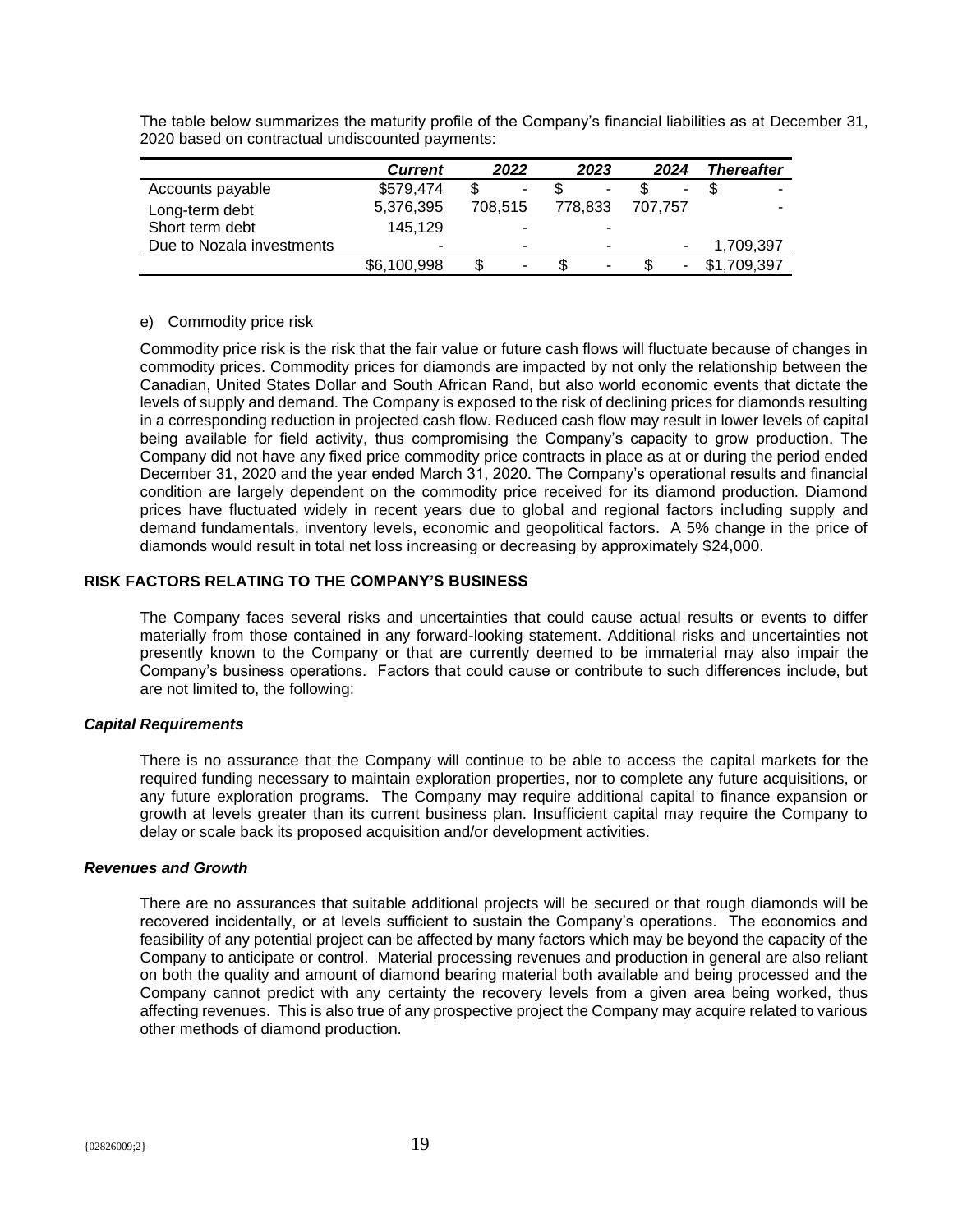## *Nature of Mining*

The operation of any diamond mining project is subject to risks inherent in the mining industry, including variations in grade and other geological differences, unexpected problems associated with weather and required water, power, surface conditions, processing problems, mechanical equipment performance, accidents, labor disputes, risks relating to the physical security of the diamonds, force majeure risks and natural disasters. Such risks could result in personal injury or fatality, damage to or destruction of mining properties, processing facilities or equipment, environmental damage, delays or reductions in mining production, monetary losses, and possible legal liability.

## *Nature of Joint Arrangement (Nozala)*

On March 5, 2008, the Company announced a formal joint venture partnership with well-established South African BEE group Nozala Investments (Pty) Ltd. This partnership is reflected in Diamcor's wholly-owned South African subsidiaries, DMI Minerals South Africa (Pty) Ltd. which was initially formed to secure diamond mining projects in South Africa. Under the terms of the joint venture in DMI Minerals, Diamcor retains a 70% direct ownership in the subsidiary with Nozala holding a 30% direct shareholder ownership interest. Operationally, expenses charged to the development of projects held by the entities, and the revenues generated, will be similarly proportional. These joint arrangements are subject to the risks normally associated with the conduct of joint ventures and similar joint arrangements. These risks include the inability to exert influence over strategic decisions, the joint venture partner's ability to provide its proportionate share of funding, the development and operation of the projects, and mineral claims.

## *Diamond Prices and Demand for Diamonds*

The profitability of Diamcor will be dependent upon the recovery and sale of rough diamonds, which is dependent in significant part upon the worldwide demand for, and price of, diamonds. Diamond prices fluctuate and are affected by numerous factors beyond the control of the Company, including but not limited to worldwide economic trends, particularly in the US, Japan, China and India, worldwide levels of diamond discovery and production and the level of demand for, and discretionary spending on, luxury goods such as diamonds and jewelry. Low or negative growth in the worldwide economy or the occurrence of terrorist activities or other events creating disruptions in economic growth could result in decreased demand for luxury goods such as diamonds, thereby negatively affecting the price of diamonds. Similarly, a substantial increase in the worldwide level of diamond production could also negatively affect the price of diamonds. In each case, such developments could materially adversely affect the Company's results of operations.

# *Currency Risk*

Currency fluctuations may affect the Company's financial performance. Diamonds are sold throughout the world based principally on the US dollar price. The Company reports its financial results in Canadian dollars and a majority of its costs and expenses are incurred in either Canadian dollars or the South African Rand. The Company's South African subsidiaries operate using principally the US dollar and the South African Rand and, as such, may be negatively affected by fluctuations in foreign exchange rates when translating from the currency of measurement of the Company's subsidiary to the Company's reporting currency. The appreciation of the Canadian dollar against the US dollar, and the depreciation of such other currencies against the US or Canadian dollar, therefore, may increase expenses and the amount of the Company's liabilities relative to revenue.

## *Licenses and Permits / (Rights)*

There are inherent risks involved in operating in foreign countries, including stringent environmental and permitting / rights issues. The mineral rights at the Krone-Endora at Venetia project, pending acquisitions, and future exploration on certain properties requires licenses and permits from the South African government. There can be no guarantee that the Company will be able to renew these licenses or obtain or maintain all other necessary licenses and permits that may be required to maintain operations or to further explore and develop certain properties. Title to mining properties involves certain inherent risks due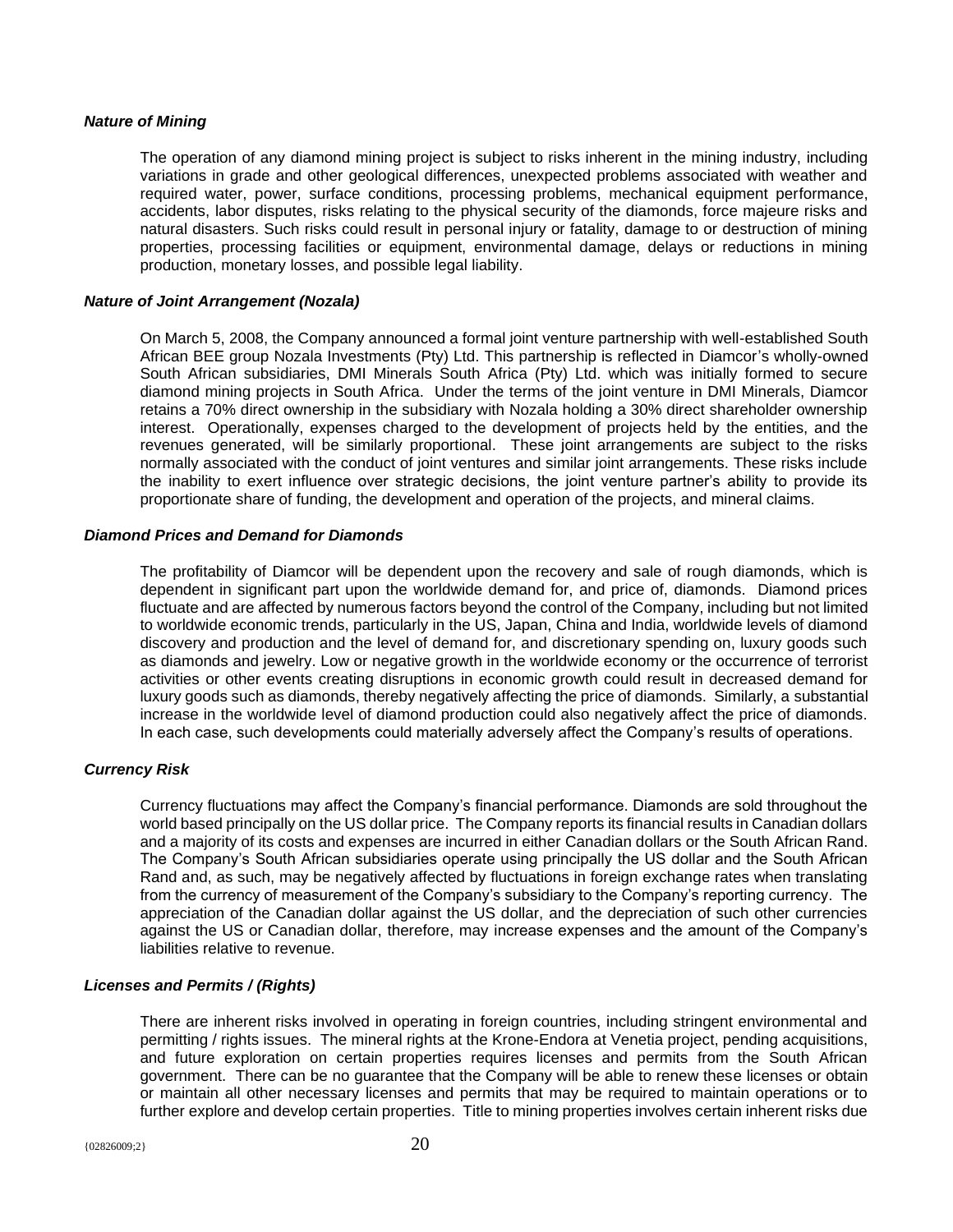to the difficulties of determining the validity of certain claims as well as the potential for problems arising from the frequently ambiguous conveyance history characteristic of many mining properties.

## *Regulatory and Environmental Risks*

The operation of mines and exploration activities are subject to various laws and regulations governing the protection of the environment, exploration, development, production, taxes, labor standards, occupational health, waste disposal, mine safety, manufacturing safety, power and water, and other matters. New laws and regulations, amendments to existing laws and regulations, or more stringent implementation or changes in enforcement policies under existing laws and regulations could have a material adverse impact on the Company by increasing costs and/or impairing the operations at the project. Mining and manufacturing are subject to potential risks and liabilities associated with pollution of the environment and the disposal of waste products occurring as a result of mining and manufacturing operations. To the extent that the Company is subject to uninsured environmental liabilities, the payment of such liabilities could have a material adverse effect on the Company.

## *Reliance on Skilled Employees*

Exploration and operational activities for any Company projects are dependent upon the efforts of certain key and skilled employees. The loss of these employees or the inability of the Company to attract and retain additional skilled employees may adversely affect the level of operations and the Company's ability to operate efficiently. Currently, there is significant competition for skilled workers in these operations. The loss of the services of any of the Company's key executive officers or key employees could harm its business. None of the Company's key executive officers or key employees currently has a contract that guarantees their continued employment with the Company. There can be no assurance that any of these persons will remain employed by the Company or that these persons will not participate in businesses that compete with it in the future.

## *Regional Power Supply*

Potential power supply issues in South Africa have been highlighted by the media in the past years with regards to the inability of state-owned power supplier *Eskom* to deliver consistent electricity requirements to many of the larger mines in South Africa. While these issues are not presently expected to affect any of the current operational requirements of the Company, there can be no assurances that any new projects that the Company may acquire or operate will be able to secure the required electrical capacities needed to sustain uninterrupted supply and operations.

## *Competition*

Within the minerals industry sector, including the diamond tailings re-treatment sector, diamond exploration sector, and various other related methods of diamond mining and production, Diamcor competes with other companies possessing greater financial and technical resources than it may have access to. Even with its current facility, and the promise of any other exploration or diamond producing project, or property, there can be no assurances that the Company will continue to be able to complete or execute its desired programs on its proposed schedules, nor within the cost estimates assumed. If the Company is unable to successfully compete in the diamond market, then its results of operations will be adversely affected.

## *Securities May Be Volatile and Subject to Wide Fluctuations*

The market price of the Company's securities may be volatile and subject to wide fluctuations. If the Company's revenues do not grow, or grow more slowly than it requires, or if operating or capital expenditures exceed its expectations and cannot be adjusted accordingly, or if some other event adversely affects the Company, the market price of the Company's securities could decline. If securities analysts alter their financial estimates of the Company's financial condition it could affect the price of the Company's securities. Some other factors that could affect the market price of the Company's securities include announcements of new explorations, technological innovations and competitive developments. In addition,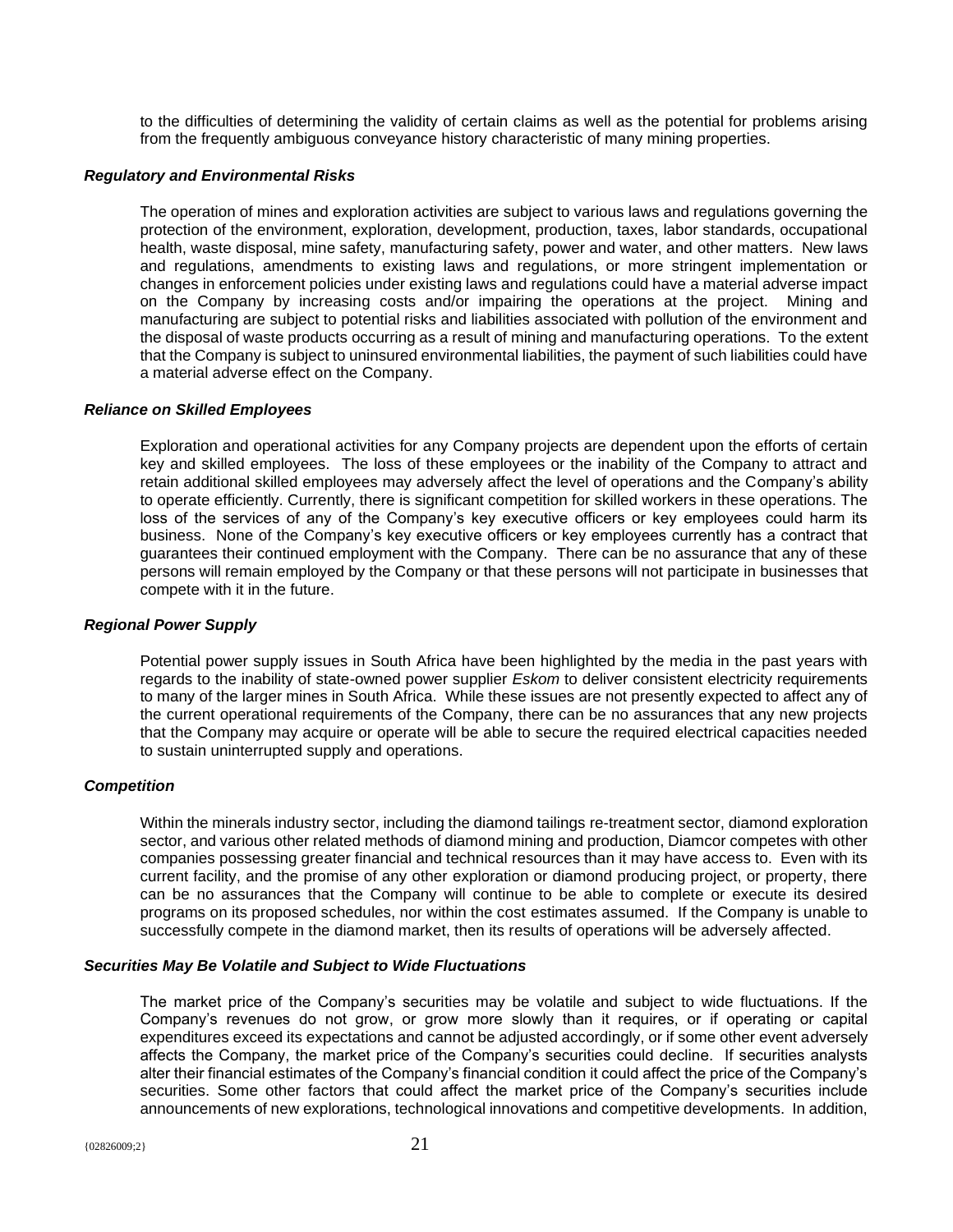if the market for stocks in the Company's industry or the stock market in general experiences a loss in investor confidence or otherwise fails, the market price of the Company's securities could fall for reasons unrelated to its business, results of operations and financial condition. The market price of the Company's stock also might decline in reaction to conditions, trends or events that affect other companies in the market even if these conditions, trends or events do not directly affect the Company. In the past, companies that have experienced volatility in the market price of their stock have been the subject of securities class action litigation. If the Company were to become the subject of securities class action litigation, it could result in substantial costs and a diversion of management's attention and resources.

## *COVID-19 Global Pandemic*

On March 11, 2020, the World Health Organization declared the novel coronavirus ("COVID-19") a global pandemic. Between March and December 2020, most governments across the jurisdictions in which the Company and many of its customers operate declared a state of emergency in response to the COVID-19 pandemic and concern remains over how governments will react in response to a "second wave" until a vaccine can be made widely available. Due to the ongoing uncertainty resulting from the global pandemic, the Company's operations could continue to be impacted in a number of ways including, but not limited to, a suspension of operations, an inability to ship or sell rough and/or polished diamonds during this period. These possible impacts could result from government directives, the need to modify work practices to meet appropriate health and safety standards, a lack of demand for rough and/or polished diamonds, a lack of available liquidity to meet ongoing operational expenses and, due to or by other COVID-19 related impacts on the availability of labour or to the supply chain. As an emerging risk, the duration and full financial effect of the COVID-19 pandemic is unknown currently, as is the efficacy of government and central bank interventions in the jurisdictions in which the Company and its clients operate, the Company's business continuity plan and other mitigating measures. While the impact of COVID-19 is expected to be temporary, the current circumstances are dynamic and the impacts of COVID-19 on our business operations, including the duration and impact that it may have on our ability to ship and sell diamonds, on demand for rough and polished diamonds, on our suppliers, on our employees and on global financial markets, cannot be reasonably estimated at this time. Accordingly, estimates of the extent to which the COVID-19 pandemic may materially and adversely affect the Company's operations, financial results and condition in future periods are also subject to significant uncertainty. The most significant sources of estimation uncertainty include estimated resources, valuation of mineral properties, the provision for deferred taxes and the valuation of decommissioning and site restoration provisions. Management is required to exercise judgment to ensure that disclosures relating to liquidity and the Company's ability to continue as a going concern are appropriate. To this end, the Company manages liquidity risk by maintaining an adequate level of cash and cash equivalents to meet its short-term ongoing obligations and reviews its actual expenditures and forecast cash flows on a regular basis. Changes in demand for rough and/or polished diamonds and diamond prices, production levels and related costs, foreign exchange rates and other factors all impact the Company's liquidity position. Uncertainty about judgments, estimates and assumptions made by management during the preparation of the financial statements related to potential impacts of the COVID-19 outbreak on revenue, expenses, assets, liabilities, and note disclosures could result in a material adjustment to the carrying value of the asset or liability affected.

# **RELATED PARTY TRANSACTIONS**

During Q3, the Company paid or accrued to key management personnel and consultant's compensation totaling \$336,450, Directors fees of \$58,000 and incentives of \$Nil. As at December 31, 2020 the Company owed a total of \$169,268 (\$109,742 - 2019) to Directors of the Company and companies controlled by a Director, amounts which are included in accounts payable.

The transactions were in the normal course of operations and are measured at fair value at initial recognition.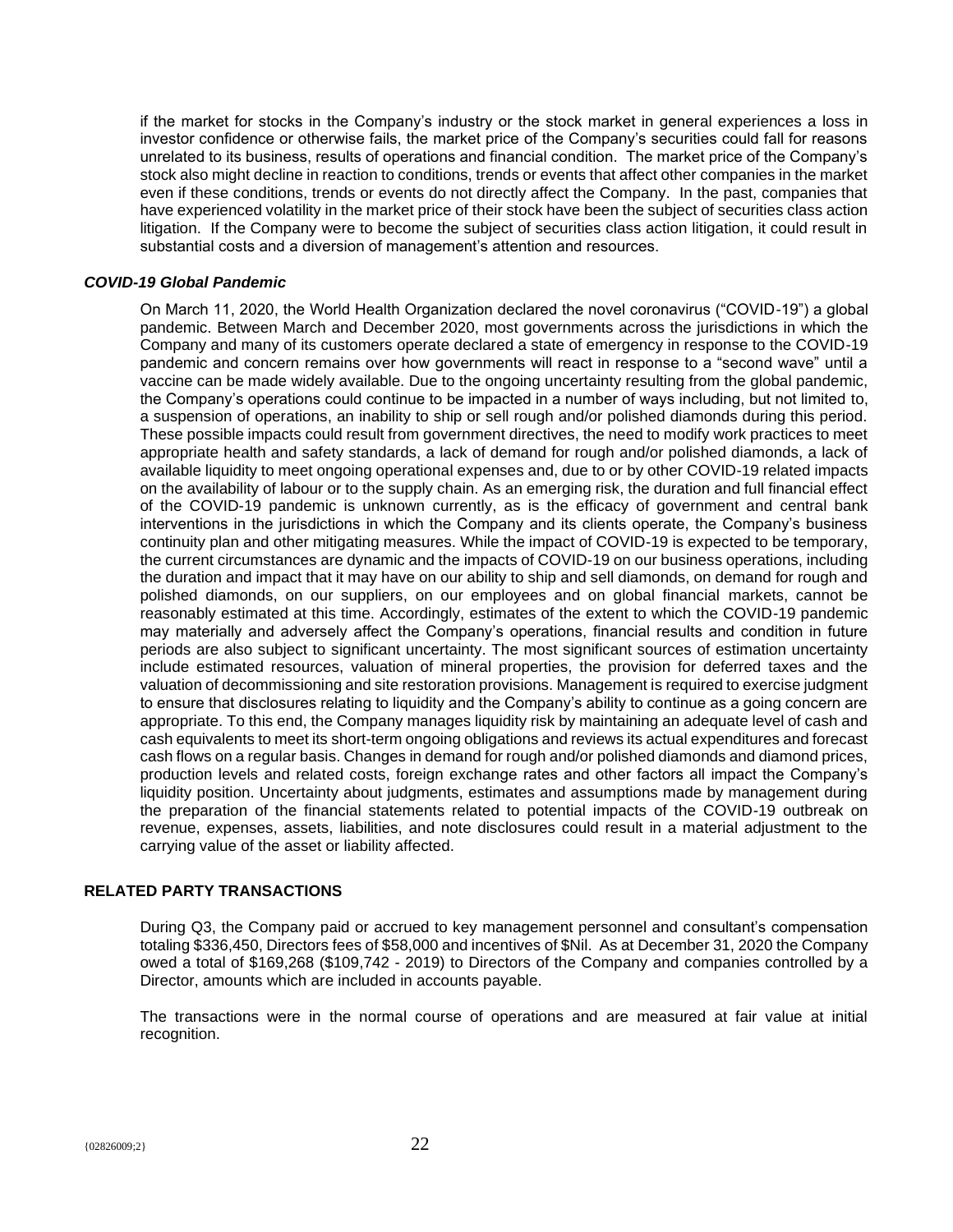## **OUTSTANDING SHARE INFORMATION**

As at March 1, 2021

| Authorized number of shares:            | Unlimited  |
|-----------------------------------------|------------|
| Issued and outstanding:                 | 69.382.916 |
| Weighted average of shares outstanding: | 69.382.916 |

## **NATIONAL INSTRUMENT 52-109 ON CERTIFICATION OF ANNUAL AND INTERIM FILINGS**

The Company files a 52-109FV2 certification of interim filing duly executed by the Company's current CEO and CFO as required by securities laws.

## **DISCLOSURE CONTROLS AND PROCEDURES**

The Company has disclosure controls and procedures in place to provide reasonable assurance that any information required to be disclosed by the Company under securities legislation is recorded, processed, summarized, and reported within the applicable time periods and to ensure that required information is gathered and communicated to the Company's management so that decisions can be made about timely disclosure of that information. The Company's Chief Executive Officer and Chief Financial Officer evaluated the Company's disclosure controls and procedures for the interim period ended December 31, 2020 and have concluded that the Company's disclosure controls and procedures to be adequate for the above purposes.

Including the Company's transition to IFRS, there have been no significant changes in the Company's disclosure controls, or in other factors that materially affected or are reasonably likely to affect, the Company's disclosure controls subsequent to the date the Company carried out its evaluation.

#### **SUBSEQUENT EVENTS**

On January 6, 2021, an investor in the convertible loan financing announced on December 21, 2020, converted the principal of their Note into 3,571,428 Common Shares of the Company as per the conversion terms of the Note.

On January 11, 2021, the Company announced that, pursuant to a Conditional Acceptance provided by the TSX Venture Exchange, the Company had closed a follow-on convertible loan financing round (the "Followon Financing") on substantially the same terms as the convertible loan financing as announced in its news release of December 21, 2020. The Company closed the Follow-on Financing for aggregate gross cash proceeds totalling CDN\$420,000.00. In addition to the promissory notes (the "Notes") under the Follow-on Financing, the Company issued an aggregate total of 1,199,998 non-transferable share purchase warrants to the participating investors, with each share purchase warrant entitling the holder thereof to purchase one (1) Common Share at a price of CDN\$0.15 for a period of two (2) years from the respective dates of issuance (the "Warrants"). The number of Warrants issued to each participating investor is equal to 20% of the number of Common Shares into which the principal amount of the investor's Note is convertible in the first year (Principal Amount  $\div$  CDN\$0.07 x 0.2).

On January 25, 2021 the Company announced it had delivered 4,174 carats of rough diamonds for tender and sale since resuming operations in Q3 2020, and noted the sale of 666.75 carats of rough diamonds from previous tailings retreatment processing which generated revenues in Q3-2020 of USD \$79,000, resulting in an average price of USD \$118.49 per carat, as well as the tender and sale of 1,452.73 carats of rough diamonds from processing of quarry material generating gross revenues of USD \$266,705, resulting in an average price of USD \$183.59 per carat.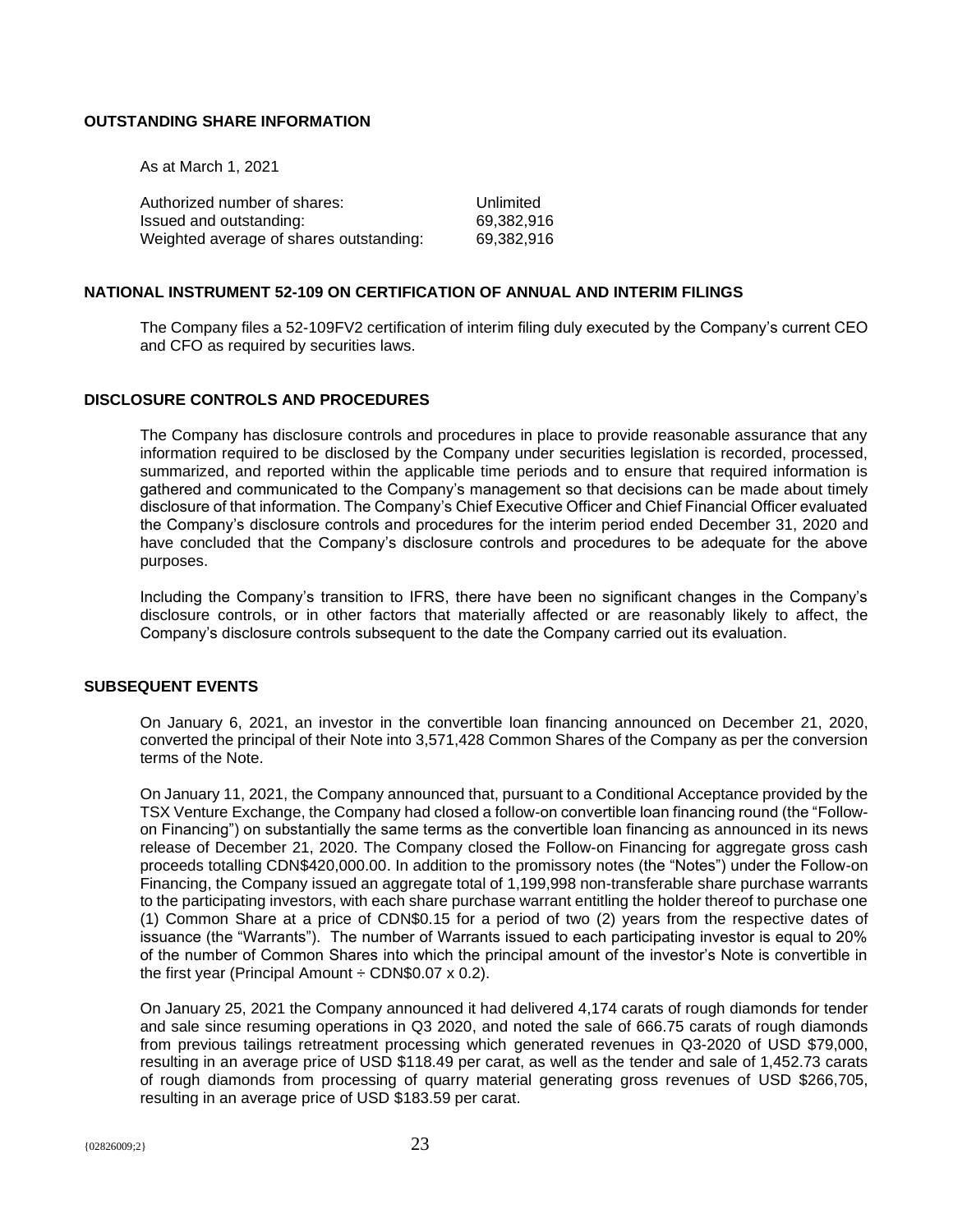On January 31, 2021, 300,000 options granted to an employee expired.

On February 1, 2021, 300,000 options were granted to an IR Consultant at a price of \$0.15 per share for a period of three (3) years in conjunction with an investor relations agreement, as announced by the Company on February 8, 2021. The options will vest in accordance with the TSX Venture Exchange vesting requirements.

On February 11, 2021, the Company announced the second tender and sale of 2,028.33 carats of rough diamonds from the processing of quarry material, generating gross revenues of USD \$606,415, resulting in an average price of USD \$298.97 per carat. The tender included the sale of two gem quality rough diamonds in the specials (10.7+ carats) category, a 10.70 carat and an exceptional 14.16 carat. The Company noted that the average dollar per carat achieved for the balance of the rough diamonds tendered and sold, excluding the exceptional 14.16 carat diamond, was \$233.71 per carat.

On February 12, 2021, an investor in the convertible loan financing announced December 21, 2020 converted the principal of their Note into 500,000 Common Shares of the Company as per the conversion terms of the Note.

# **OTHER**

The Company operates offices in both Canada and South Africa and is listed on the Canadian TSX Venture Exchange trading under the symbol "DMI", and on the OTCQB in the USA trading under the symbol "DMIFF". Public company information is available on SEDAR at [www.sedar.com](http://www.sedar.com/) or at the Company's website [www.diamcormining.com.](http://www.diamcormining.com/)

## **CAUTIONARY NOTE REGARDING FORWARD-LOOKING STATEMENTS**

Certain statements included in this MD&A may constitute forward-looking statements within the meaning of securities laws. In some cases, forward-looking statements can be identified by the use of terms such as "may", "will", "should", "expect", "plan", "anticipate", "believe", "intend", "estimate", "predict", "potential", "possible", "continue" or other similar expressions concerning matters that are not historical facts. Forwardlooking statements may relate to management's future outlook and anticipated events or results, and may include statements or information regarding projected capital expenditure requirements, estimated productions, plans, timelines and targets for construction, joint venture relationships, the closing of anticipated acquisitions, mining, development, production and exploration activities, future mining and processing, the number and timing of expected rough diamond sales, projected sales growth, expected gross margin and expense trends, expected diamond prices and expectations concerning the diamond industry.

Forward-looking statements are based on certain factors and assumptions regarding, among other things, mining, production, construction and exploration activities, world economic conditions, the level of worldwide diamond production, and the receipt of necessary regulatory permits. With respect to statements concerning sales growth, Diamcor has assumed that current world economic conditions will not materially change or deteriorate. While Diamcor considers these assumptions to be reasonable based on information currently available to it, they may prove to be incorrect.

Forward-looking statements are subject to certain factors, including risks and uncertainties, which could cause actual results to differ materially from what we currently expect. These factors include, among other things, the uncertain nature of mining activities, risks associated with joint venture operations, risks associated with the remote locations of certain mine sites, risks associated with regulatory requirements, fluctuations in diamond prices and changes in world economic conditions and the risk of fluctuations in the foreign currency exchange rate.